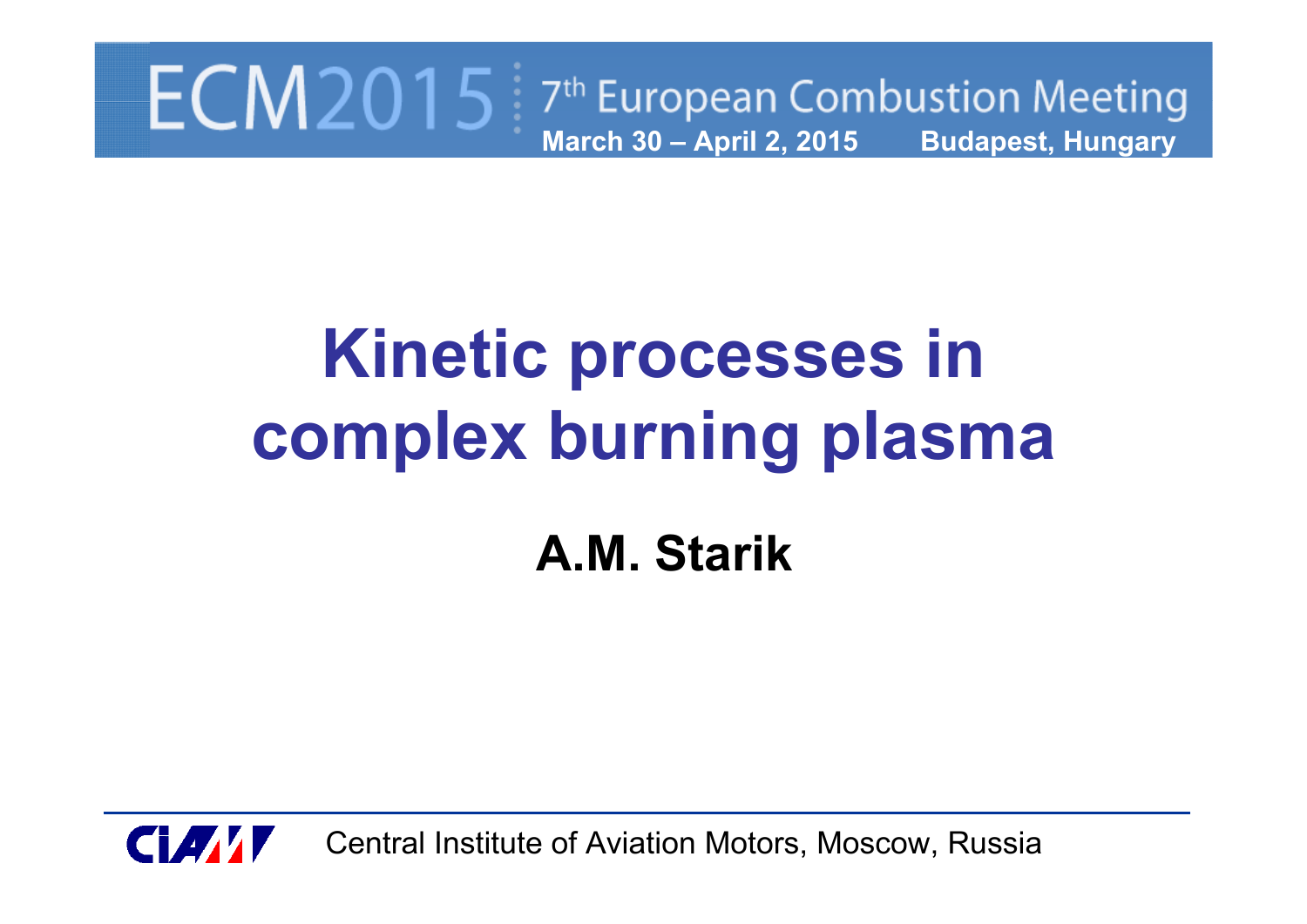### **Burning plasma**

Burning plasma is a multicomponent system involving:

- $\checkmark$  Neutral gaseous species
- $\checkmark$  lons and electrons
- $\checkmark$  Charged and neutral clusters and particles

Distinctive features of burning plasmas:

- $\checkmark$  an absence of external electric field
- $\sqrt{\ }$  a relatively high temperature (1500-3500 K)
- $\checkmark$  a high rate of chemo-ionization reactions
- $\checkmark$  an existence of both positively and negatively charged clusters and particles
- $\checkmark$  a strong coupling of gaseous and particulate species
- $\checkmark$  a broad range of particle sizes (2-100 nm in diameter)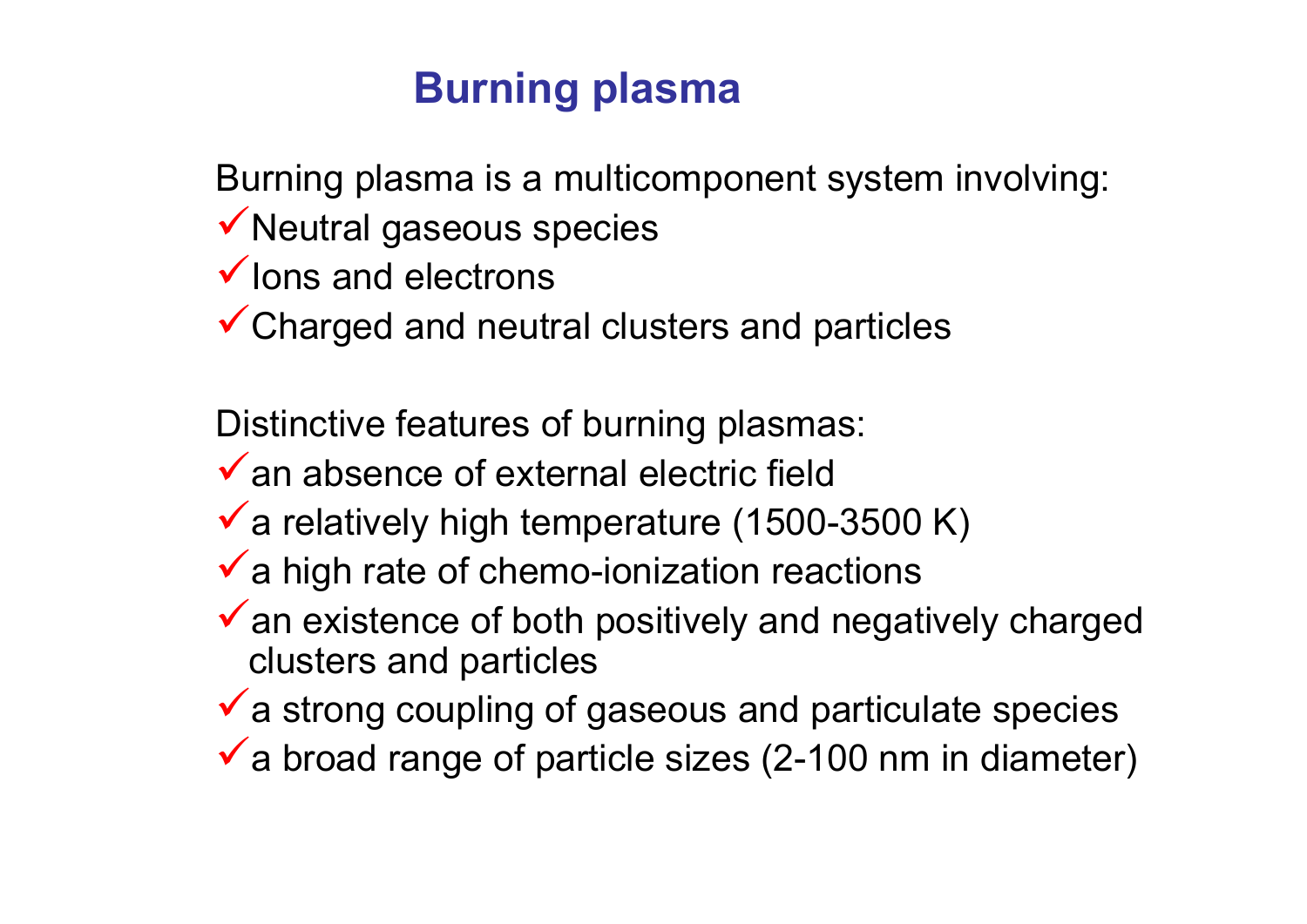## **Burning Plasma**

**Pioneering investigations of electrical properties of hydrocarbon flames were started more than 100 year ago (see, for example, J. Lawton and F. Weinberg,** *Electrical Aspects of Combustion***, Oxford University Press (1969); D. K. Bohme, Chemical ionization in flames,** *Ion Molecular Reactions***, Plenum Press, New York (1972), p.323– 343** ; **A. B. Fialkov.** *Prog. Energy Combust. Sci., 23, 399–528 (1997).*

Why we need to study processes in burning plasma?

- **1. Despite the concentration of ions in flames does not exceed 1010–1012 cm-3, i.e. by a factor of 108–106 smaller than that of neutral molecules, they determine electrical conductivity of flame**
- **2. Control of combustion by means of external electric field**
- **3. Influence of ions and electrons on the formation of soot particles, fullerenes and nanostructures upon combustion of fuel-enriched hydrocarbon-air mixtures**
- **4. Ions can stimulate the formation of condensed phase upon combustion of metalized fuels**
- **5. They come into play in the formation of volatile aerosol particles (H<sub>2</sub>O/H<sub>2</sub>SO<sub>4</sub>,** H<sub>2</sub>O/CH<sub>2</sub>O) and contrails in the aircraft exhaust plume
- **6. Diagnostics of combustion processes in the engines of transportation systems by measurements of ionic current**
- **7. Plasma-assisted combustion and fuel reforming for gaseous and solid fuels**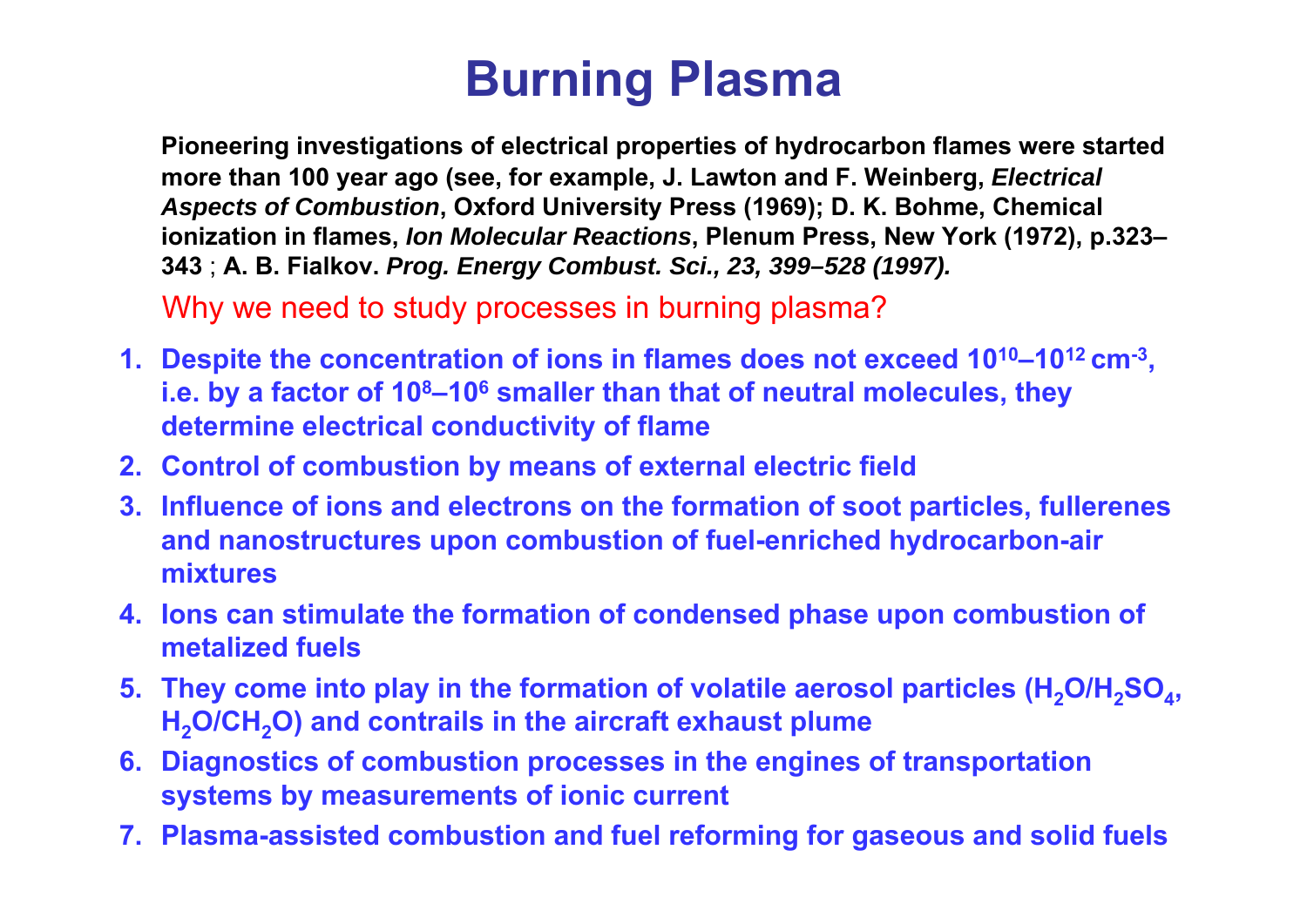### **Novel challenges and fundamental scientific problems**

- **Investigation of cluster and nanoparticle formation in plasma formed during combustion of complex and composite fuels containing metallic particles (Al, Mg, Be etc.) and search the ways to control these processes.**
- **Development of new methods of production of nanostructures with given properties**

**Multicomponent plasma including burning plasma is a special interest for researchers in various brunches of science (physics of low-temperature plasma, production of novel materials, physics and chemistry of aerosols, technological processes based on discharge or laser plasma etc.)**

**This interest is due to special processes taking place in these systems on one side, and vast abilities to obtain structures with unique properties, on the other one.**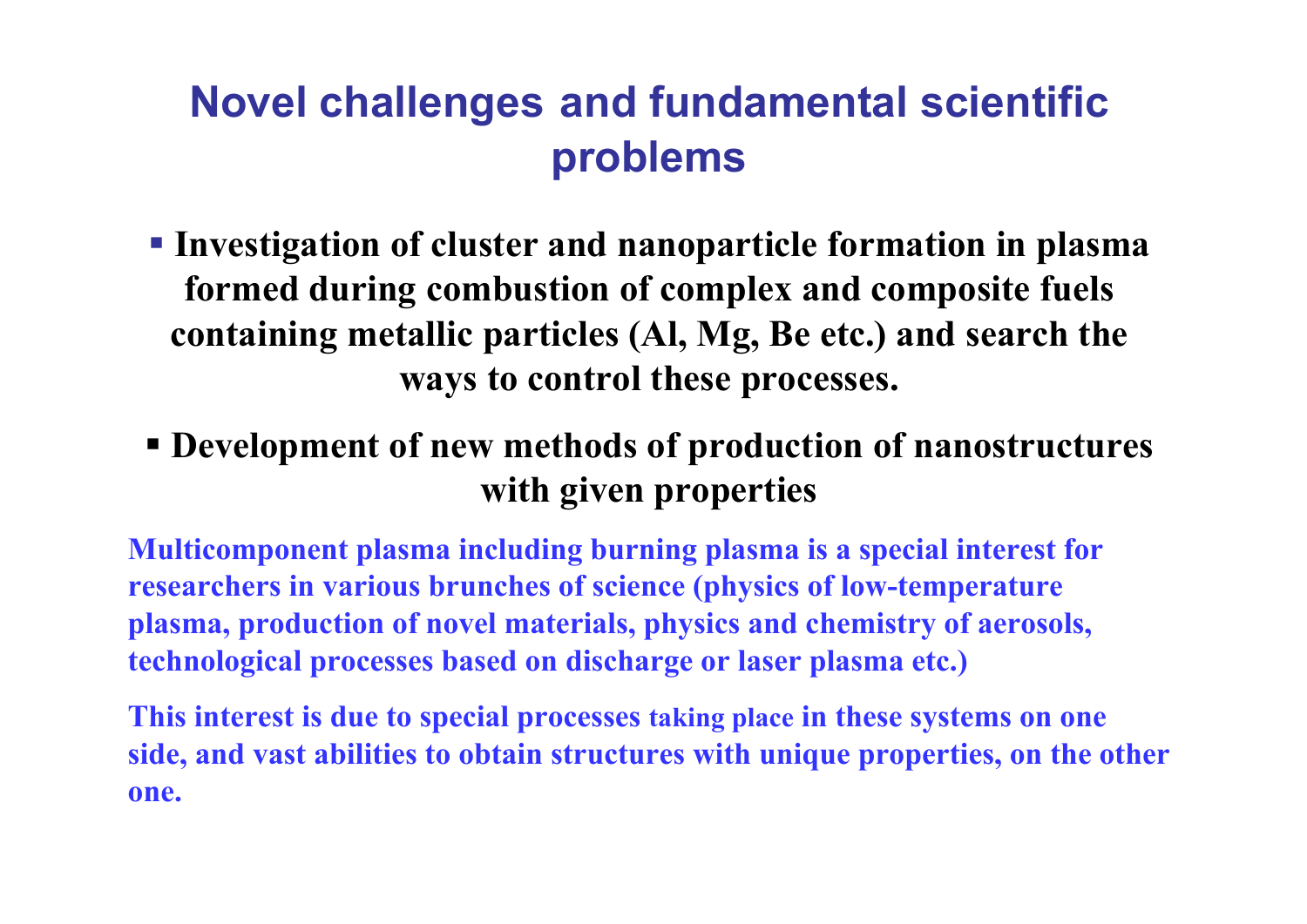### **Sources of ions in the atmosphere**



Ions induce the nucleation, condensation growth and contribute to the formation of volatile aerosol particles in the atmosphere

[Arnold et al., 1998]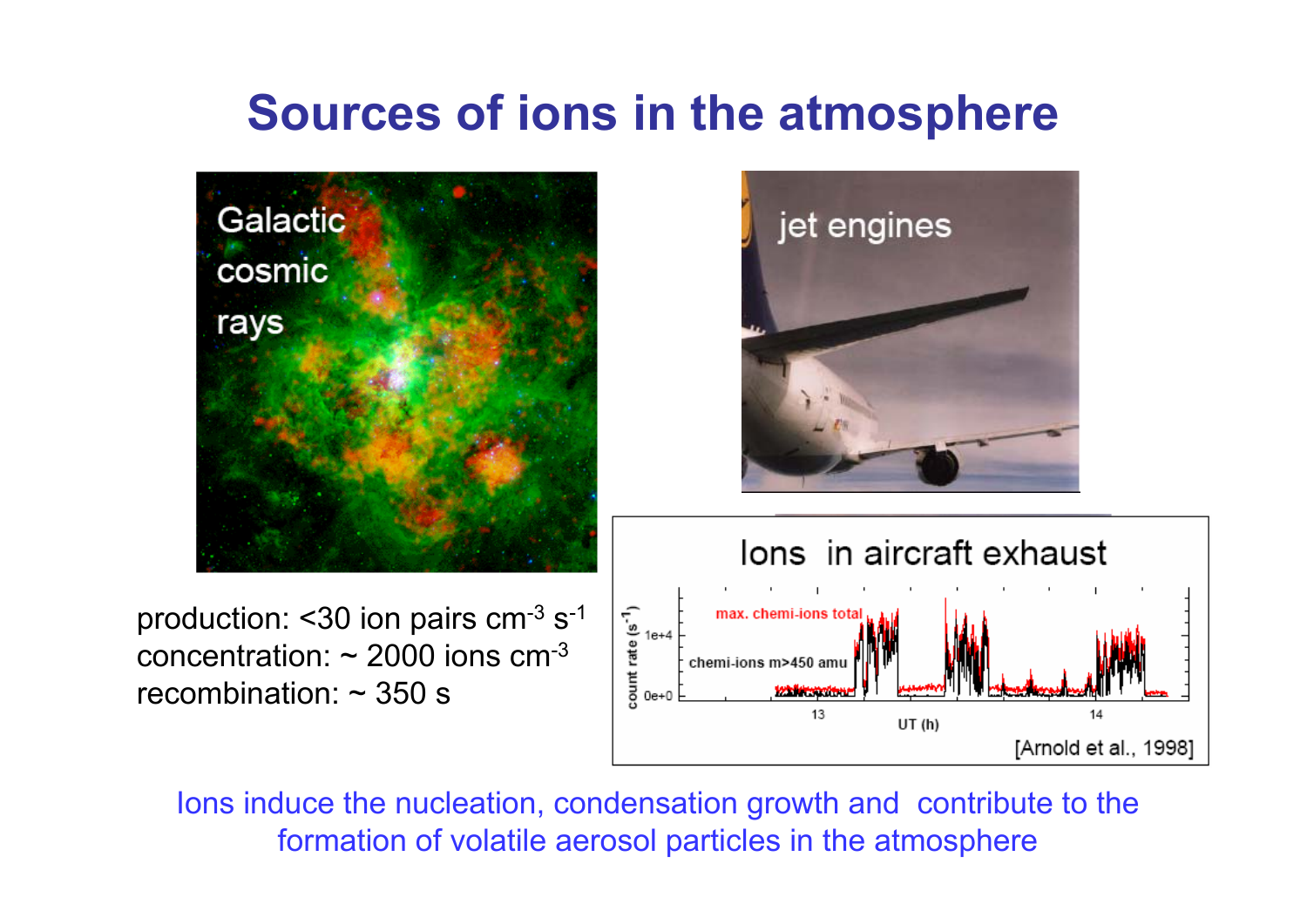#### **PRINCIPAL SCHEME OF ION FORMATION IN HYDROCARBON+AIR FLAMES**

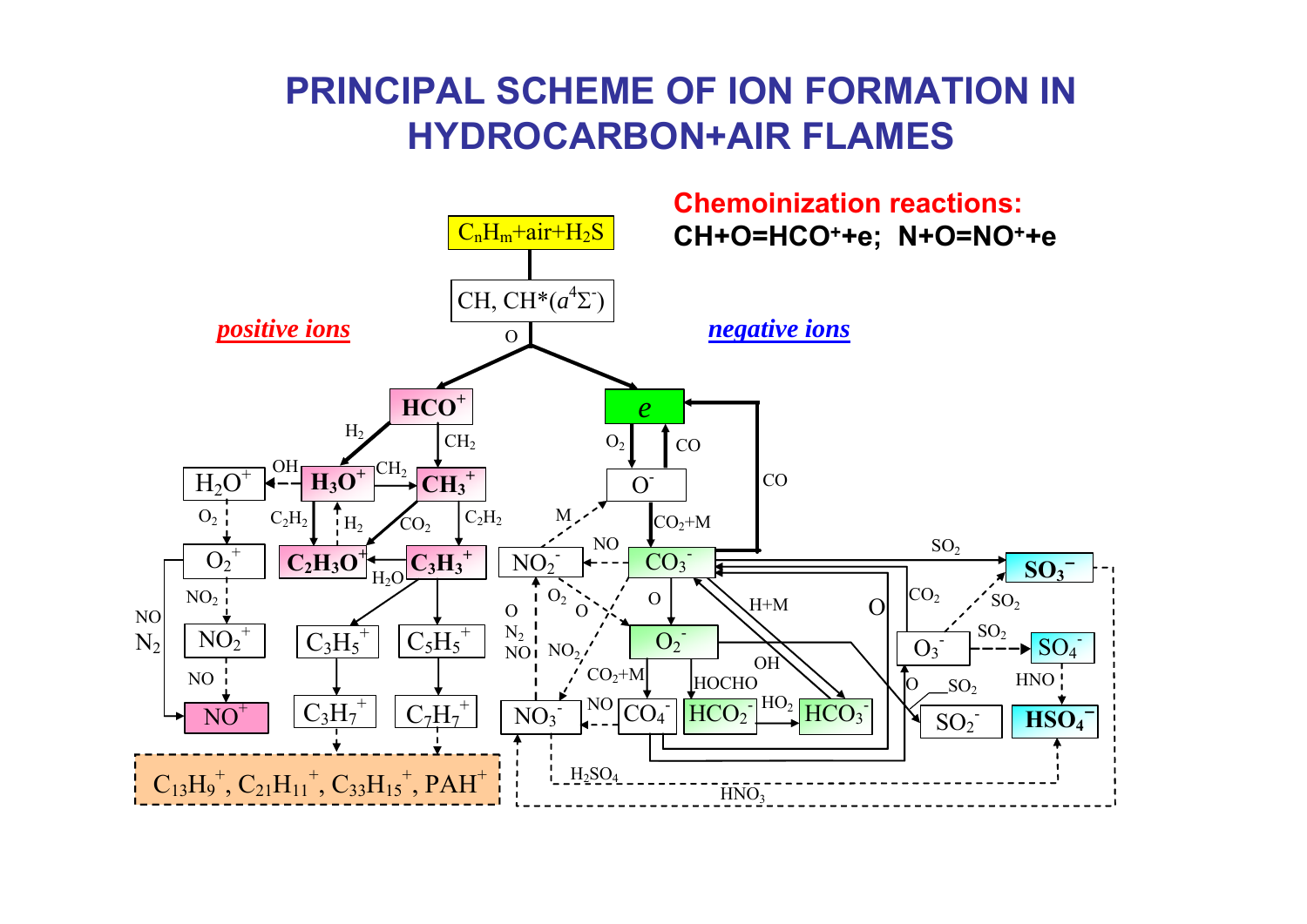#### **Type of reaction Symbols Reactions products** 1. Reaction with CH, CH( *<sup>a</sup>*<sup>4</sup>Σ- )  $CH(CH^*)+O=HCO^+ +e^ CH^*+C_2H_2=C_3H_3^{\;+}+e^ N + O = NO^+ + e$ HCO<sup>+</sup>, C<sub>3</sub>H<sub>3</sub><sup>+</sup>, e<sup>-</sup> 2. Associative ionization  $A+B=AB^+ + e^-$ ++e<sup>+</sup>  $\mathbf{N}_2^+$ ,  $\mathbf{O}_2^+$ ,  $\mathbf{N}\mathbf{O}^+$ ,  $\mathbf{C}_3\mathbf{H}_3^+$ , e<sup>+</sup> 3. Dissociative ionization $AB+e=A+B$  $O_1, O_2, NO_2$ 4. Ionization under molecule and electron interaction $n | AB + e=AB^{+}+2e^{-}$  | O<sub>2</sub>  $^+$ , N<sub>2</sub><sup>+</sup>, NO<sup>+</sup>, O<sup>+</sup>, N<sup>+</sup> 5. Associative electron attachment $AB+e=AB$  $\cdot$ , NO $\cdot$ , NO $\cdot$ 6. Nonresonance charge exchange  $A^+ + B = A + B^+$  $N_2^+, N^+, O_2^+, O^+, NO^+, NO_2^+, NH_3^+, CO^+,$  $\mathrm{CO_2}^+$  $A^-+B=A+B^ -$ , NO<sub>3</sub>, O<sub>2</sub>, O<sub>2</sub>, O<sub>3</sub>, H<sub>2</sub>, OH<sub>2</sub>, SO<sub>2</sub> 7. Binary ion-molecular reactions  $A^+$ +BC=B+AC<sup>+</sup> +  $[\text{HCO}^+, \text{H}_3\text{O}^+, \text{CH}_2\text{OH}^+, \text{H}_2\text{O}^+, \text{CH}_3^+,$  $C_2H_3O^+$ ,  $C_2H_3^+$ ,  $C_3H_3^+$ ,  $C^+$ ,  $N_2^+$ ,  $N^+$ ,  $NO^+$ ,  $NO_2^+$ ,  $NH_3^+$ ,  $NH_4^+$ ,  $O^+$ ,  $O_2^+$ ,  $CO^+$ ,  $C_3H_5O^+, C_3H_7O^+$  $A+BC=B+AC CN$ ,  $CO_3$ ,  $CO_4$ ,  $SO_2$ ,  $SO_3$ ,  $SO_4$ ,  $HSO_4$  $\cdot$ , NO<sub>3</sub>, O<sub>2</sub>, O<sub>2</sub>, O<sub>3</sub>, O<sub>4</sub>, OH<sub>2</sub>, , HCOO-,  $\text{HCO}_3$ -8. Ion-molecular reactions with electron formation $AB+C=e+A+BC$ e-9. Ternary recombination of ion and neutral  $A^+$ +B+M=AB<sup>+</sup>+M  $N_2^+$ , NO<sup>+</sup>, O<sub>2</sub><sup>+</sup> 10. Dissociative recombination  $A^-+B+M=AB^-+M$  $M \qquad [NO_2, O_3, CO_3, O_4, O_5, CO_4, HCO_3]$  $AB^+$ +e= $A$ +B Neutral 11. Ion-electron recombinationn  $AB^+ +e^- = AB$  Neutral 12. Binary ion-ion recombination  $AB+C^{\dagger}=AB+C$  Neutral 13. Ternary ion-ion recombination  $AB+C^++M=AB+C+M$ Neutral

#### **Reactions of chemi-ions formation involved in kinetic model**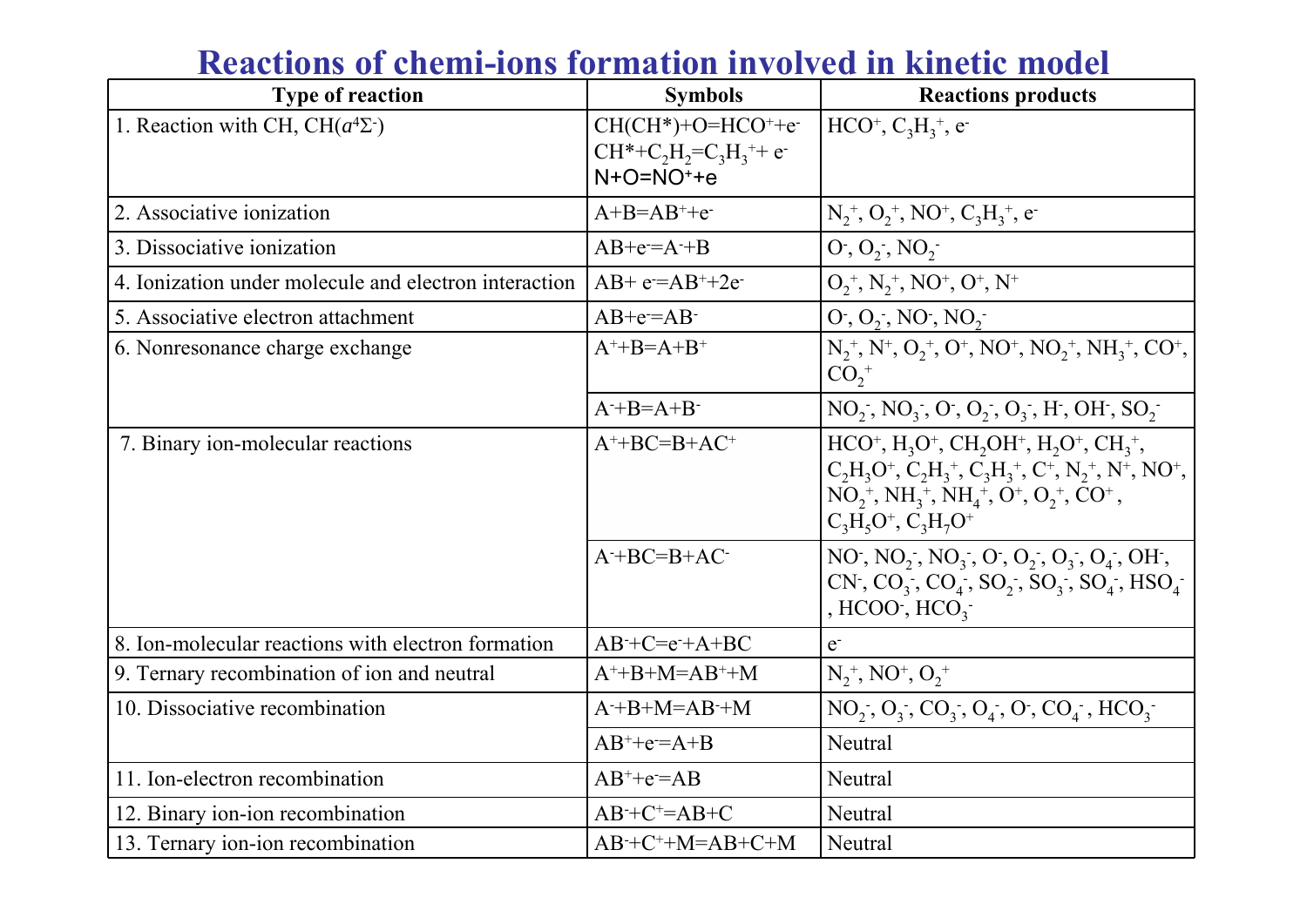### **Kinetic model of hydrocarbon fuel combustion Kinetic model of hydrocarbon fuel combustion**

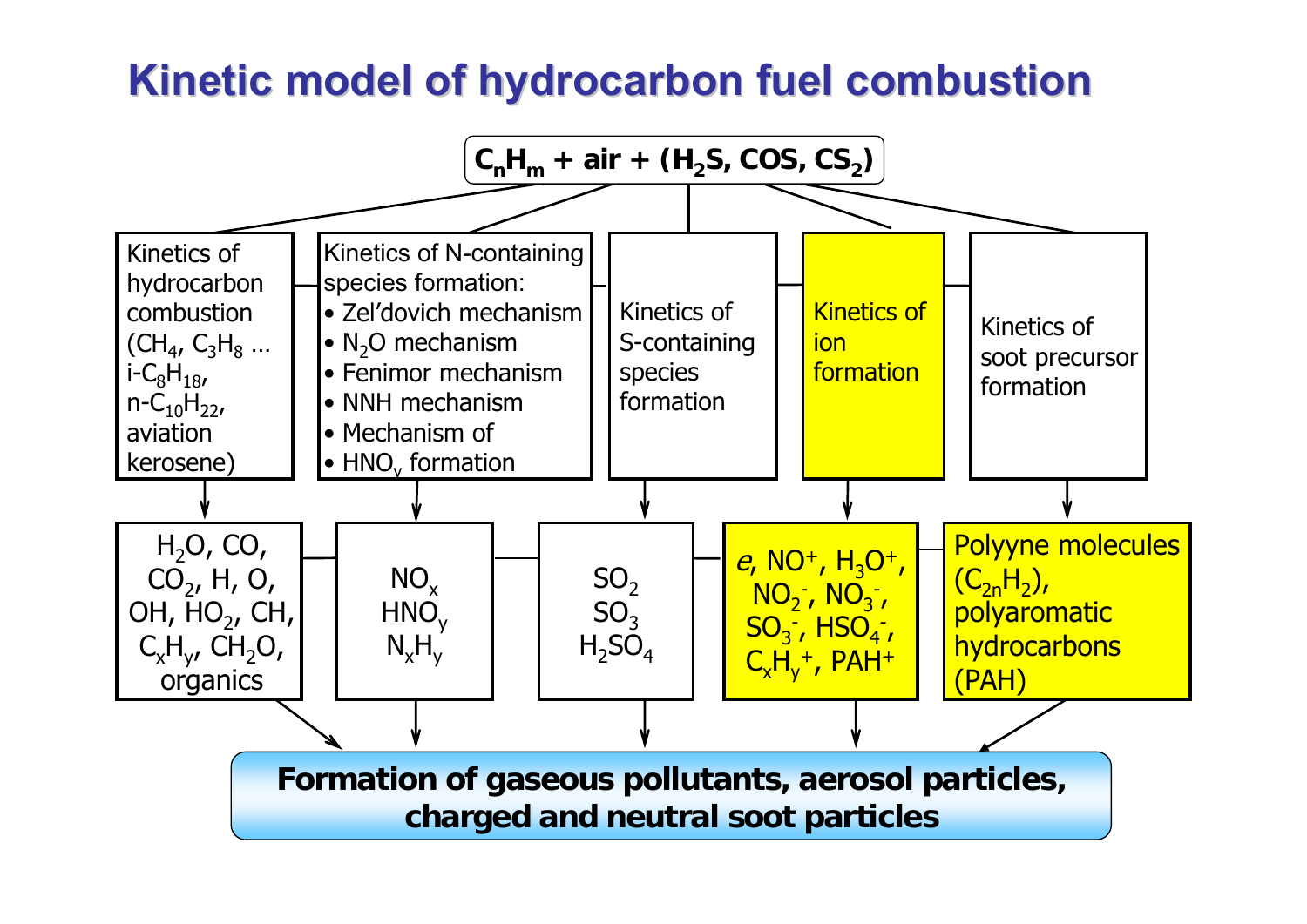### **Ion formation in flames**

 $10^-$ 

#### **Model** (Rodrigues, PSST. 2007)

- $\checkmark$  Temperature profile was calculated using PREMIX code from CHEMKIN software package
- $\checkmark$  The computed temperature profile was used for modeling of charged species evolution in flame with detailed ion kinetics
- $\checkmark$  The diffusion of ions was ignored
- $\checkmark$  Reaction mechanisms involves more than 1300 reversible reactions with neutral and charged species

#### *Kinetic models: CH<sub>4</sub>-air – Starik*

A.M.,Titova N.S. Combust. Explos.Shock Waves.2002; Prager J.et al. *PROCI.2007. C3H8-air -* Rodrigues J.M. et al. P*lasma Sources Sci. Technol. 2007.* 





2400

Predicted spatial profiles of ion mole fractions and temperature in stoichiometric propane/air atmospheric pressure flame.

in the flame front - **C 2H 3O +, HCO 2**− ions and **electrons**; behind the flame front - **H 3O+** ions and **electrons**.

The most abundant ions: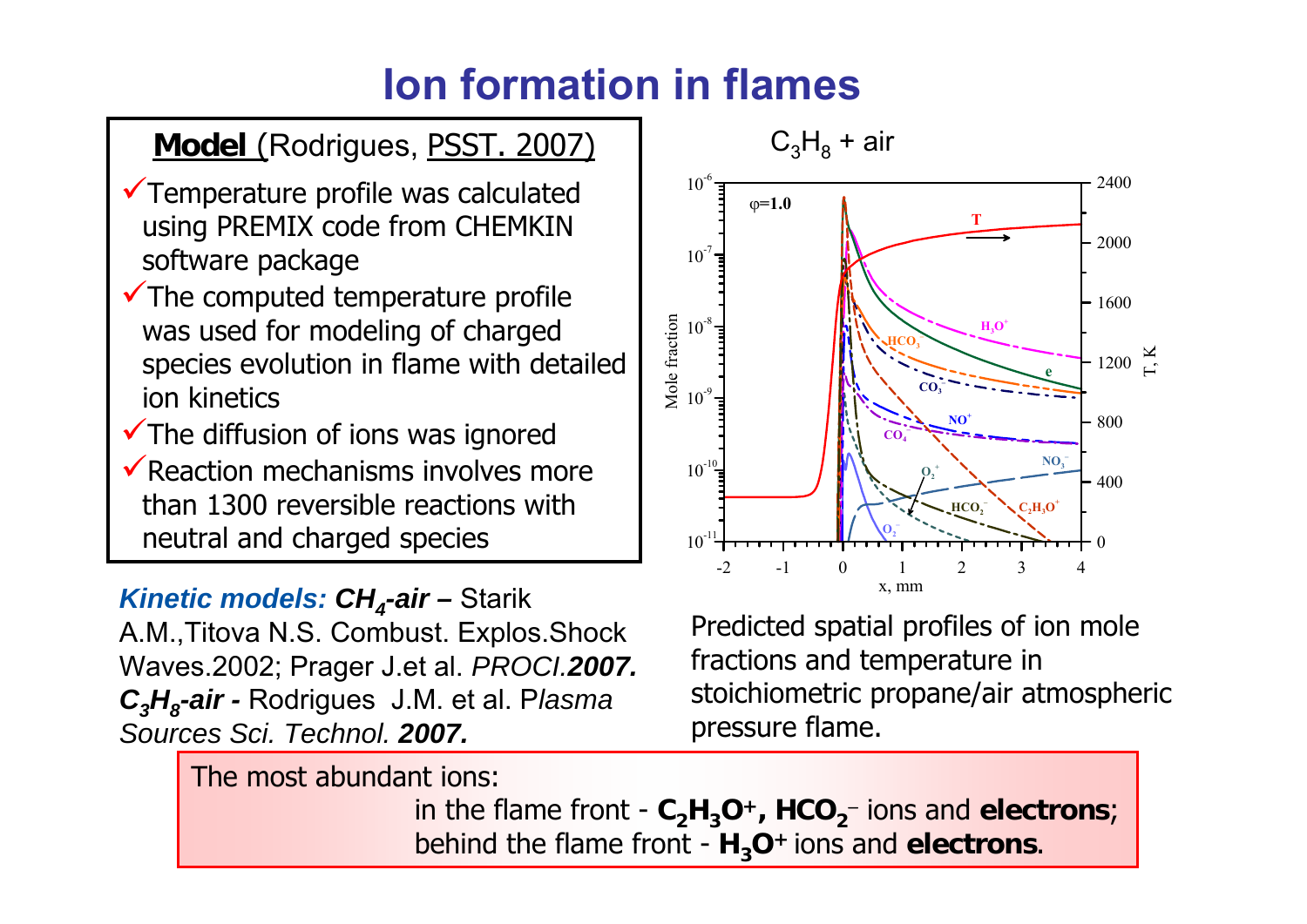### **Ion formation in flames**



Observed and predicted mass-spectra of positive and negative ions normalized on ion with maximal concentration in the flame front of stoichiometric atmospheric propane/air flame (*J.M. Rodrigies et al. PSST, 2007*). Symbols are predictions.

The computed ion concentrations are in reasonable agreement with experimental data.

**Why ionic clusters**  $H_3O^+(H_2O)$ **<sub>n</sub> were detected in the flame front? Are they actually abundant in flame?**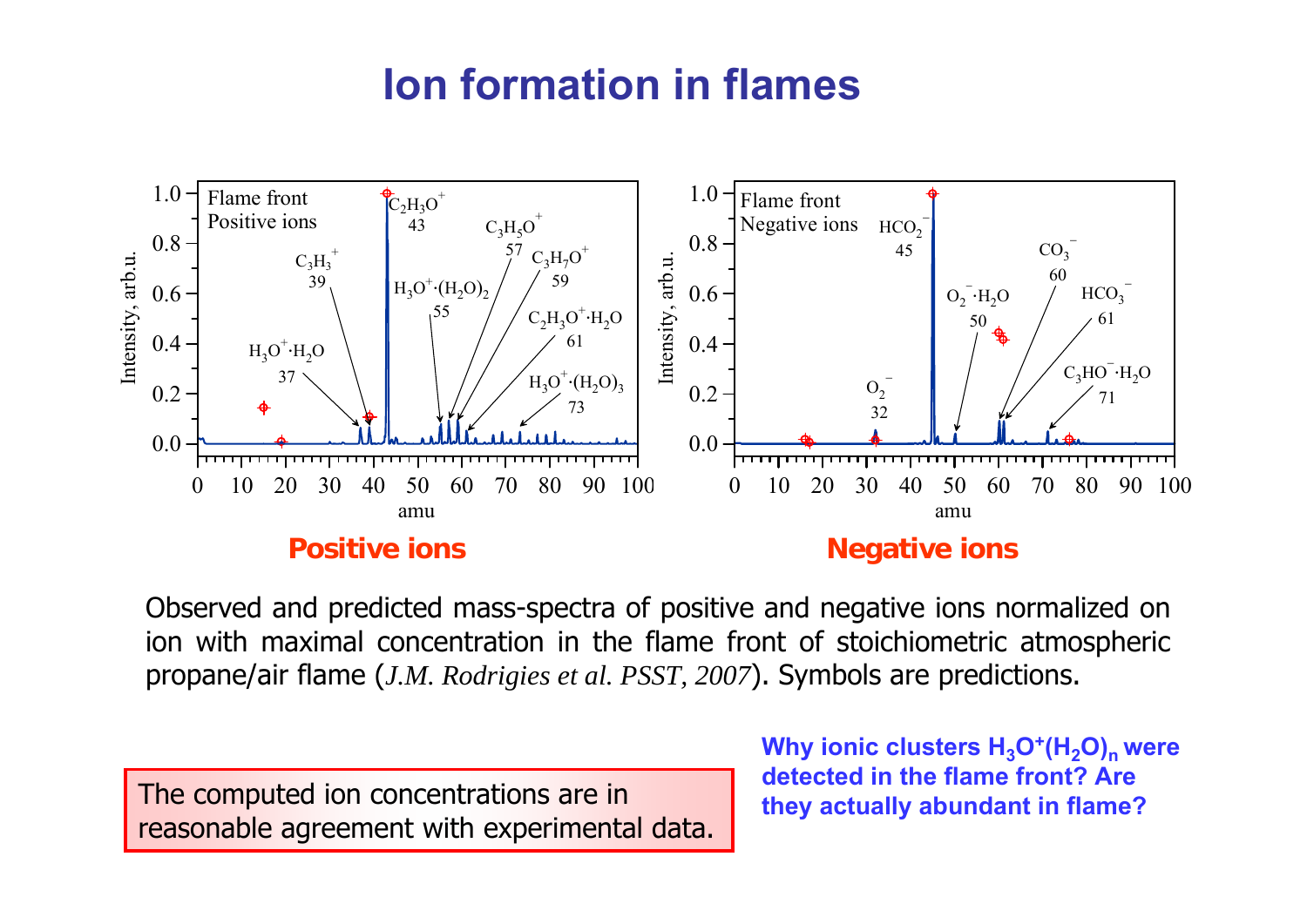### **Scheme of mass-spectrometer extraction system**



| <b>Volts</b>         |  |       |       |       |        |      |        |
|----------------------|--|-------|-------|-------|--------|------|--------|
| <b>Positive ions</b> |  | 30    | 25    | 60    | 300    | 140  | 125    |
| <b>Negative ions</b> |  | $-30$ | $-25$ | $-65$ | $-300$ | -120 | $-125$ |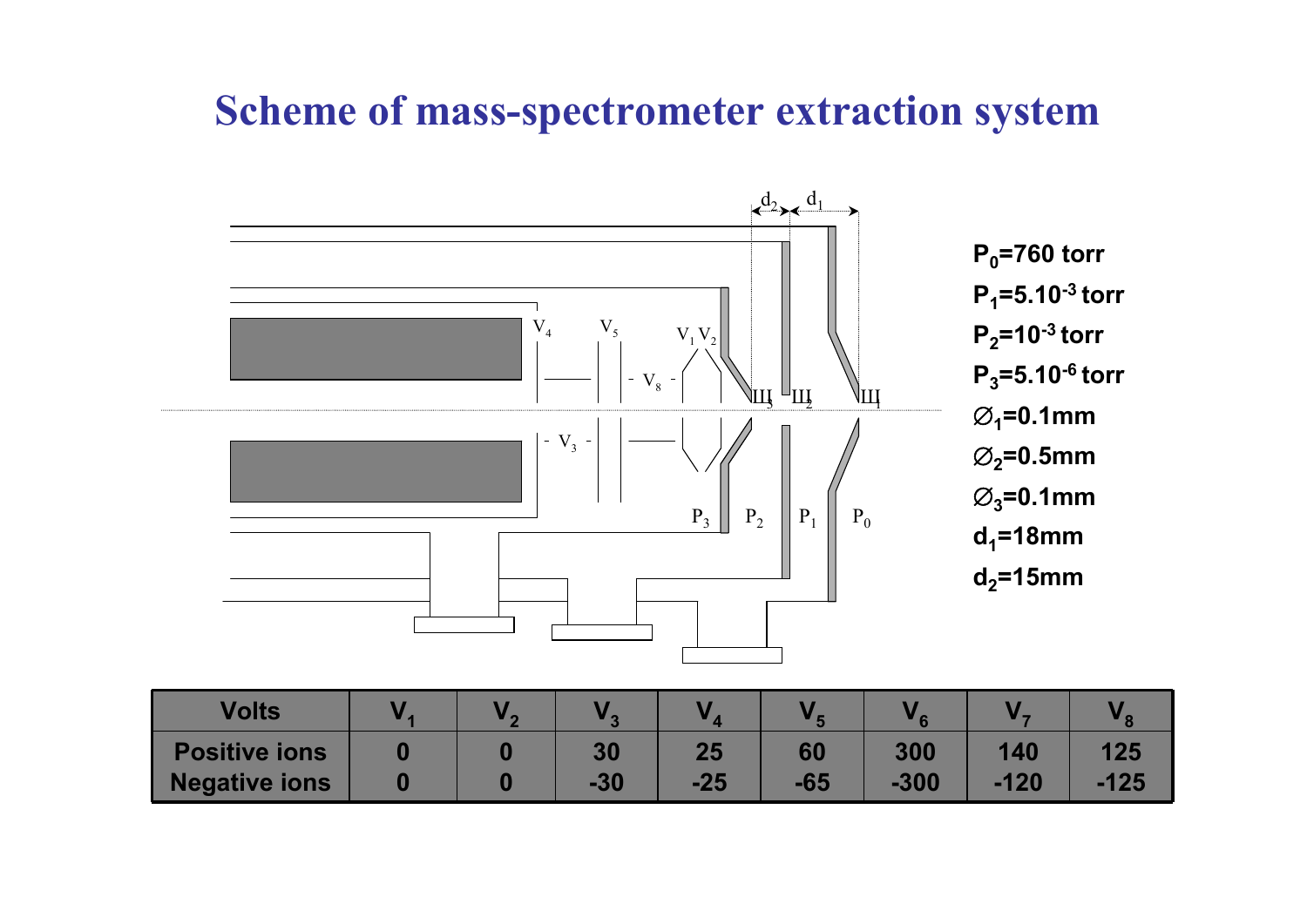### **Ion transformation in mass spectrometer channel**



Evolution of temperature and ion mole fractions along the extraction system of mass spectrometer channel

**We supposed that in the flame there are no ionic clusters H 3O +(H <sup>2</sup>O) n and only H 3O+ ions are abundant!**

- 1. Concentration of positive hydrocarbon ions  $\mathsf{C_2H_3O^+}$ decreases at a short distance inside the mass spectrometer channel and  $\rm C_2H_3O$  $^+{\sf H}_2{\sf O}$  form
- 2. The ionic clusters $H_3O^+(H_2O)_n$  form in a large amount inside the mass spectrometer. **Such clusters do not form in the flame.**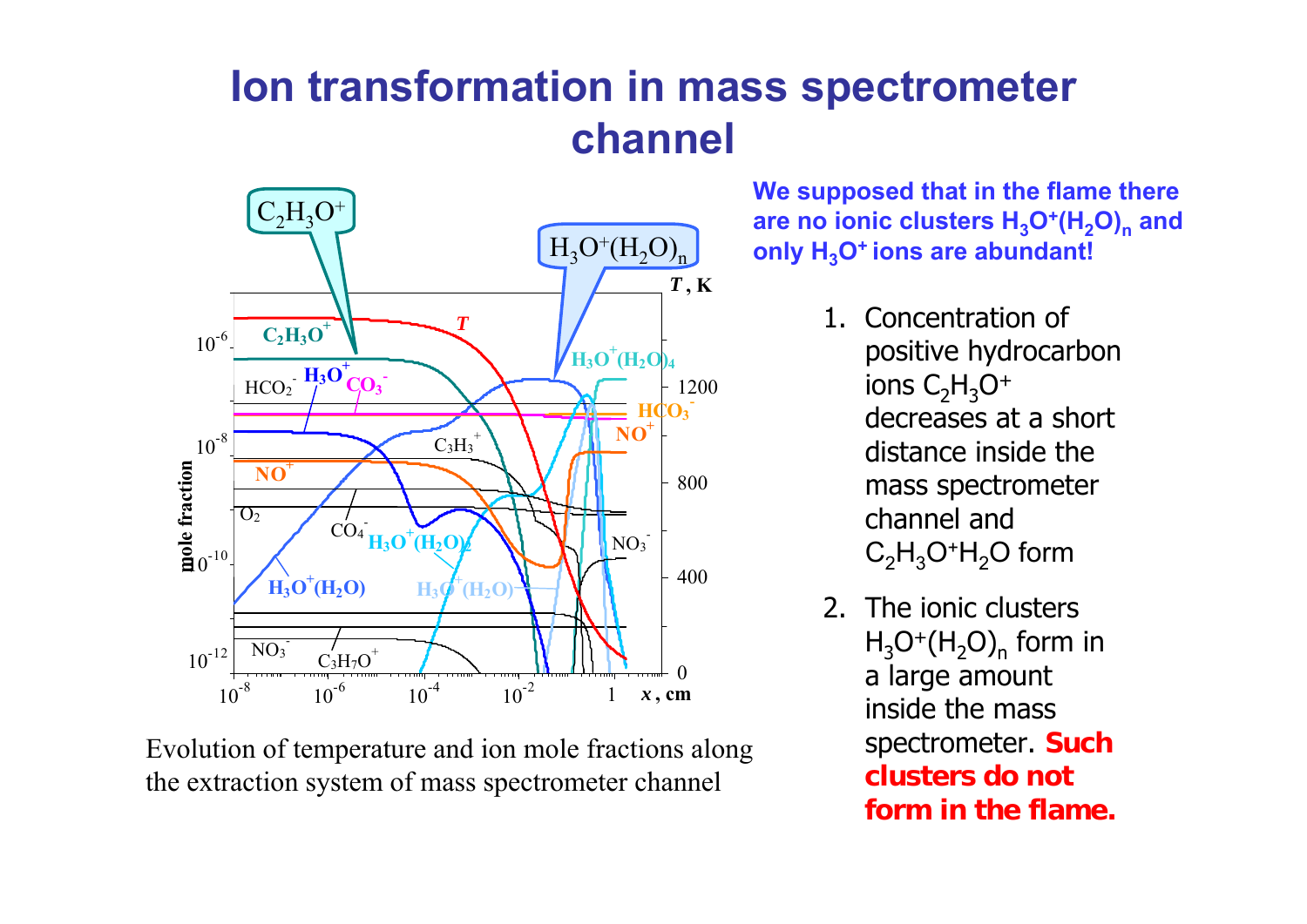### **Ion formation in flames**

During combustion of complex hydrocarbon fuels, for example, aviation kerosene containing sulphur in a trace amount, the S-containing species form and such ions as  $\mathsf{SO_4}^-$ ,  $\mathsf{SO_3}^-$ , HSO<sub>4</sub> $^-$  arise.

**Distinctive feature of diffusion fluxes for the charged species is the necessity of allowing for the diffusion caused not only the concentration and temperature gradient but also owing to the appearance of internal electric field due to diffusion separation of ions and electrons (ambipolar diffusion).**



Predicted spatial profile of ion mole fractions and temperature in atmospheric pressure flame for surrogate fuel **decane/H <sup>2</sup>S** representing the aviation kerosene with 0.04% fuel sulfur content.

The most abundant ions: in the flame front - **C 2H 3O +, HCO 3**− and **electrons**; behind the flame front  $\cdot$   $H_3O^+$ ,  $NO^+$ ,  $SO_4^-$ , and  $SO_3^-$ ; at the large distance from the flame front - NO<sup>+</sup> and SO<sub>3</sub><sup>-</sup>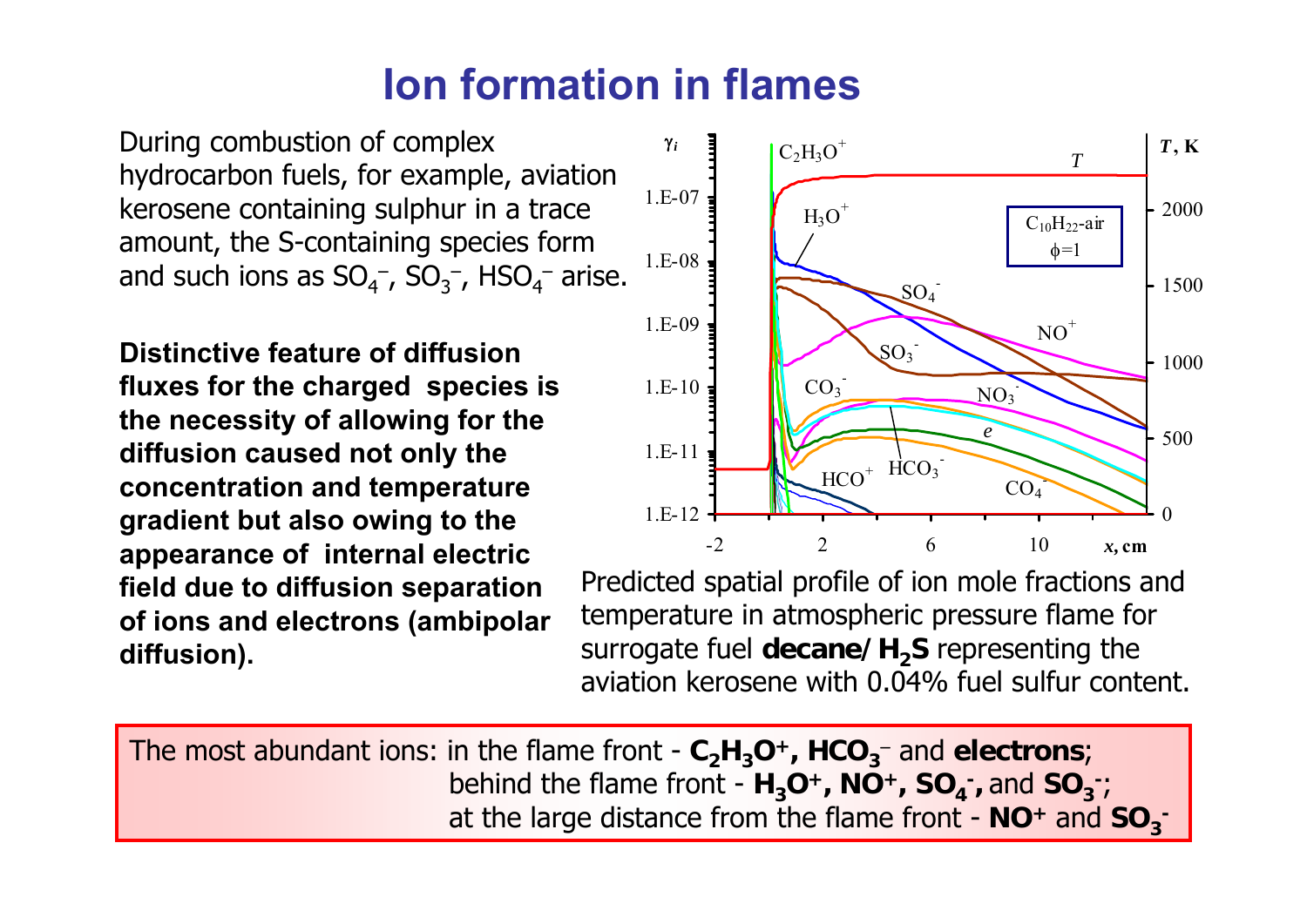### **Charged soot particle formation Charged soot particle formation**

#### **Basic mechanisms**

- 1. Chemical condensation of heavy hydrocarbon ions:  $C_{13}H_9^+, C_{21}H_{11}^+,$  $C_{33}H_{16}^+$ ,  $C_{45}H_{17}^+$  and others (soot precursors)  $\Rightarrow$  the formation of positively charged soot particles in the fuel rich zone (*Calcote and Keil, Pure Appl. Chem, 1990*; *Weilmuster P. et al. Combust. Flame*, *<sup>1999</sup>*)
- 2. Thermal ionization of soot particles:  $p^{q-1} \rightarrow p^{q} + e^- \Rightarrow$  positively charged particles at initial stage  $\Rightarrow$  ion formation  $\Rightarrow$  ion/electron attachment to particles (*Balthasar et al. Combust. Flame, 2002*)
- 3. Formation of positively and negatively ions and electrons via chemoionization and plasma chemical reactions  $\Rightarrow$  charging of clusters and soot particles (*Savel'ev and Starik, Technical. Phys. 2006*)

Positive chemi-ions: NO<sup>+</sup>, H<sub>3</sub>O<sup>+</sup>, C<sub>n</sub>H<sub>m</sub>O<sup>+</sup>, C<sub>n</sub>H<sub>m</sub><sup>+</sup> **Negative chemi-ions: HCO<sub>2</sub><sup>-</sup>, <b>HCO<sub>3</sub><sup>-</sup>, NO<sub>3</sub><sup>-</sup>, NO<sub>2</sub><sup>-</sup>, HSO<sub>4</sub><sup>-</sup>, SO<sub>3</sub><sup>-</sup>, O<sub>2</sub><sup>-</sup>, O<sup>-</sup>, CO<sub>3</sub><sup>-</sup>, CO<sub>4</sub><sup>-</sup>, electrons** 

- \* **Onischuk et al. (***Aerosol Science. 2003***) observed positively and negatively**  large size particle  $(d>50 \text{ nm})$  with  $q=\pm(5-10)e$  in diffusion propane/air flame
- \* **Maricq (***Combust. Flame 2005, 2006***) detected the symmetrical charge**  distribution of small and middle size particles  $(d=13 \text{ and } 34 \text{ nm})$  in  $C_2H_4/air$ , C<sub>2</sub>H<sub>6</sub>/air, and C<sub>2</sub>H<sub>2</sub>/air flames.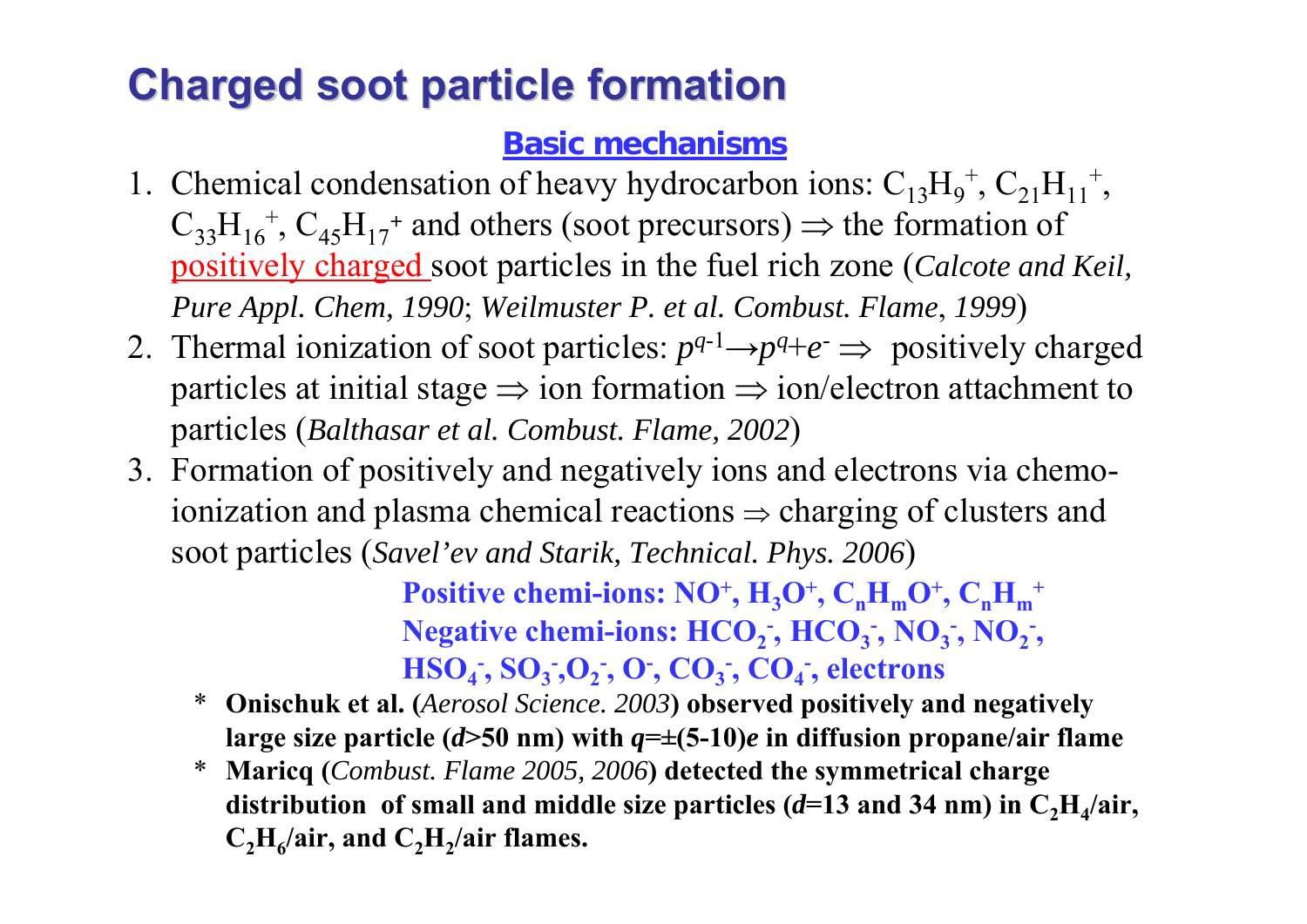### **Soot particle formation**

 $\checkmark$  Soot particles are believed to form from polyyne molecules and polyaromatic hydrocarbon (PAH) molecules. Pyrene  $\mathsf{C}_{16}\mathsf{H}_{10}$  molecules (with diameter  $\mathsf{d}_{\rho}\!\!=\!\!0.724$ nm) which consist of four benzene rings are considered as the main soot precursor. The concentration of pyrene in the fuel rich zone of combustor can be as large as  $10^{12} - 10^{14}$  cm<sup>-3</sup>.

 $\checkmark$  The primary clusters with  $d=2$  nm that serve as the inception particles are constructed from PAH via PAH-PAH coalescence. The concentration of primary cluster mounts to  $10^{11}$ - $10^{12}$  cm<sup>-3</sup>.

- $\checkmark$  Surface growth and surface oxidation
- $\checkmark$  Attachment of ions and electrons to particles
- $\checkmark$  Coagulation of neutral and charged particles

 $\checkmark$  Thermoemission



#### **Model description:**

- **1. Starik A.M. et al. Plasma Sources Sci. Technol. 2008. V.17/17/4/045012.**
- **2. Savel'ev A.M. et al. Doclady Physics. 2008. V.53. No.6. 312-317.**
- **3. Savel'ev A.M. and Starik A.M. JETP. 2009.**
- **V.108. No.2. 326-339.**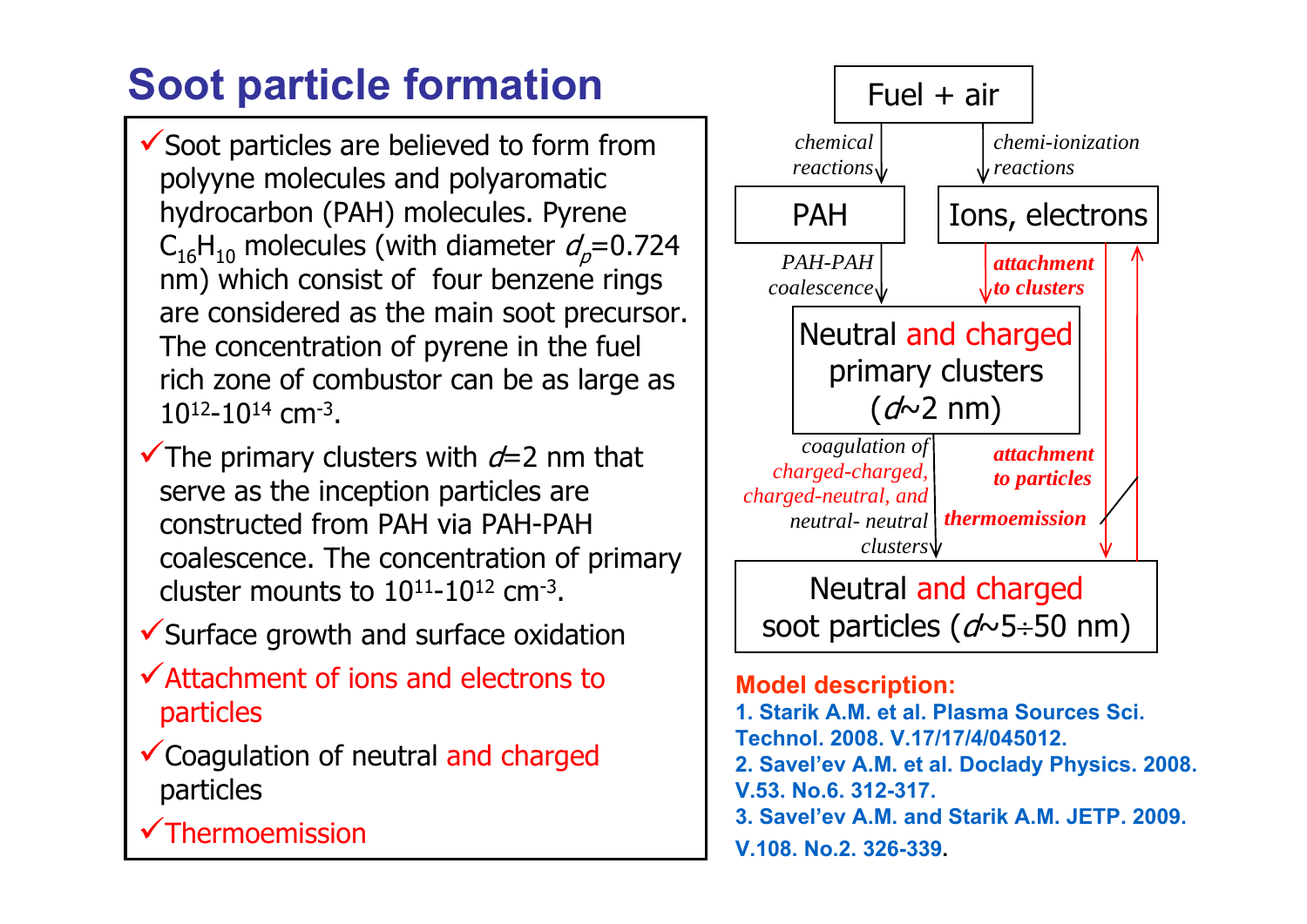### **Ion-Particle Interaction**



Attachment coefficient,  $\beta^{(\rho)}$ , for NO<sup>+</sup> ion to soot particle with different charge  $p = -7$ , ...,  $+7$  ( $p=q_iq_n$ ) as a function of particle radius, *<sup>a</sup>*.

Coulomb and electric image forces

$$
\varphi(r) = \frac{pe^2}{r} - \frac{e^2 a^3}{2r^2 (r^2 - a^2)}
$$
  
\n
$$
\Rightarrow \sigma(V) = f(a, p, m, T)
$$
  
\n
$$
\beta^{(p)} = \langle V\sigma \rangle = \int \sigma(V) V f_m(V) dV
$$

Parameters:  $T=2000$  K,  $P=10^5$  Pa, *<sup>a</sup>*=1-50 nm, free length  $\lambda (NO^+)$ =150 nm

Ions and particles with the same polarities can attract. At  $T \sim 2000$  K the probability for even small particles with *a*≥5 nm to accumulate a few elementary charges is rather large.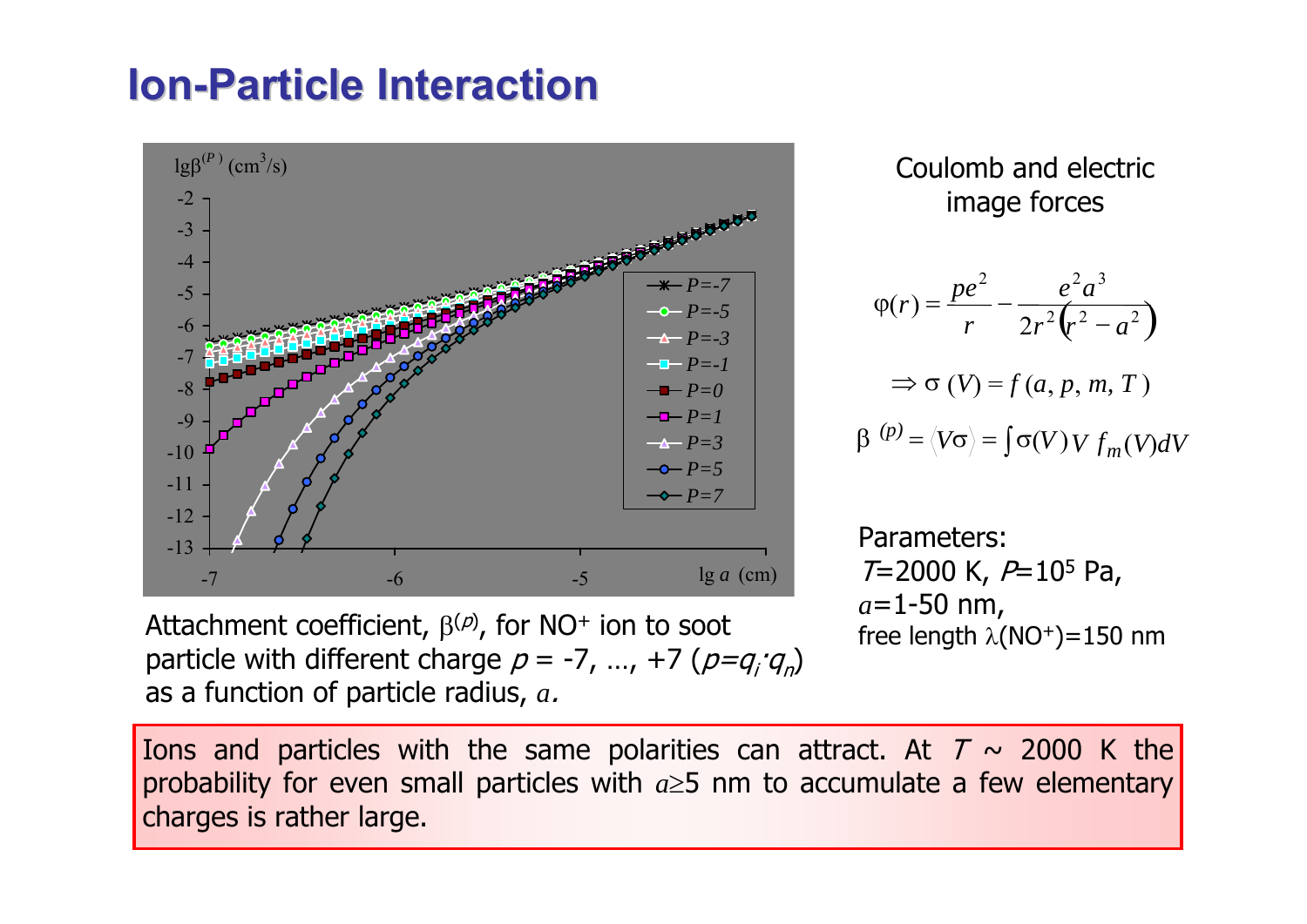### **Charged soot particle formation**

#### **Mathematical Model**

$$
\frac{\partial P_q}{\partial t} + \nabla (P_q V) = W_{at} + W_c + W_{th}
$$
\n
$$
W_{at} = P_{q-1} \sum_{i=1}^{N_1} n_i^+ \beta^+ (m, q-1, \mu_i^+) + P_{q+1} \sum_{j=1}^{N_2} n_j^- \beta^- (m, q+1, \mu_i^-)
$$
\n
$$
W_c = \sum_{q_1=-\infty}^{\infty} \nu(x, q-q_1) \int_{0}^{\infty} \int_{0}^{\infty} P_{q_1}(m_1) P_{q_1-1}(m_2) \kappa(q_1, q-q_1, m_1, m_2) \delta(m-m_1-m_2) dm_1 dm_2 - P_q(m) \sum_{q_1=-\infty}^{\infty} \int_{0}^{\infty} P_{q_1}(m_1) \kappa(q_1, q, m_1, m) dm_1
$$
\n
$$
v(q_1, q-q_1) = \begin{cases} \frac{1}{2}, x = q-q_1 \\ 1, x \neq q-q_1 \end{cases}
$$
\n
$$
W_{th} = P_{q-1} h(a(m), q-1) - P_q h(a(m), q)
$$
\n
$$
h(a(m)) = 4\pi a^2 A T^2 \exp\left(-\frac{\phi_w}{kT}\right) \qquad q < 0
$$
\n
$$
h(a(m), q) = 4\pi a^2 A T^2 \left(1 + \frac{(q+1)e^2}{4\pi \epsilon_0 a k T}\right) \exp\left(-\frac{1}{kT} \left\{\frac{\phi_w}{4\pi \epsilon_0 a}\right\}\right) \qquad q > 0
$$

 $P_{q}\!\!\left( m\right)$ d $m$  is the concentration of particles with charge  $q$  and with the mass being in the range from *m* to *m*+*dm* 

 $\varphi_w$  is the work function

The  $\varphi_{w}$  value was assumed to be equal that for graphite.

To integrate numerically the kinetic equations the Euler's method of fractions was used.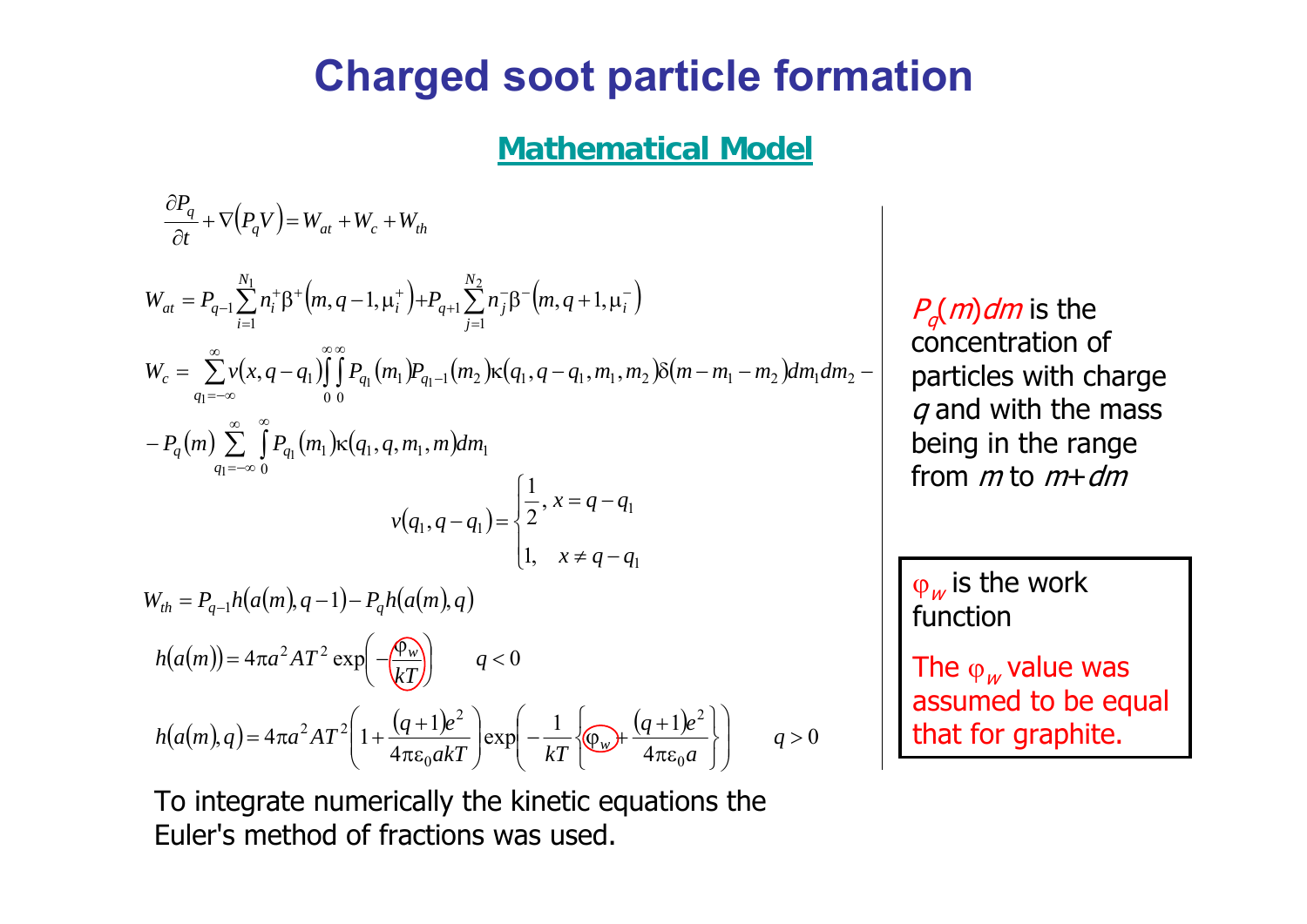### **Particle coagulation**

The mechanisms of cluster and particle interaction



• The forces caused by transferring pulse by ions to interacting particles can be significant only for micrometer size particles  $(d > 5 \mu m)$ 

**Saveliev А.М., Starik А.М. //JETP. 2009.**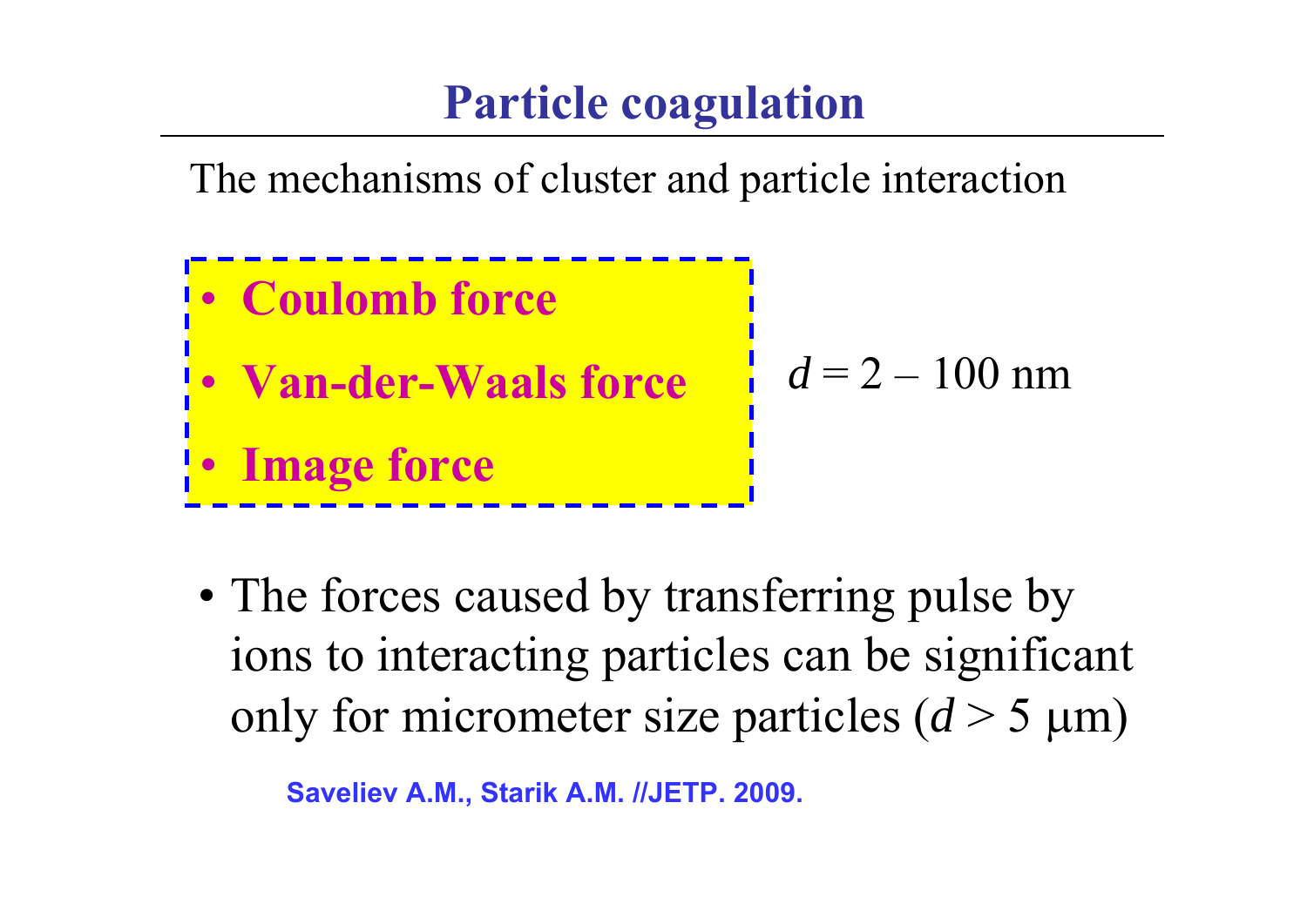### **Particle coagulation**

Effective potential

 $\Phi(r) = \Phi_m(r) + \Phi_e(r)$  $\Phi_e(r) = \Phi_e(r) + \Phi_{im}(r)$  $x=(R_1+R_2)/r, s=R_1/(R_1+R_2)$ 

Van-der-Waals potential

$$
\Phi_m(x) = -\frac{\overline{H}}{6} \left( \frac{2s(1-s)x^2}{1-x^2} + \frac{2s(1-s)x^2}{1-(2s-1)^2 x^2} + \ln \left( \frac{1-x^2}{1-(2s-1)^2 x^2} \right) \right)
$$

For charged-charged particles

$$
\Phi_e(x) = \Phi_c(x) - M \frac{px}{2} \left( \frac{z_1^2 s^3 x^3}{1 - s^2 x^2} + \frac{z_2^2 (1 - s)^3 x^3}{1 - (1 - s)^2 x^2} \right)
$$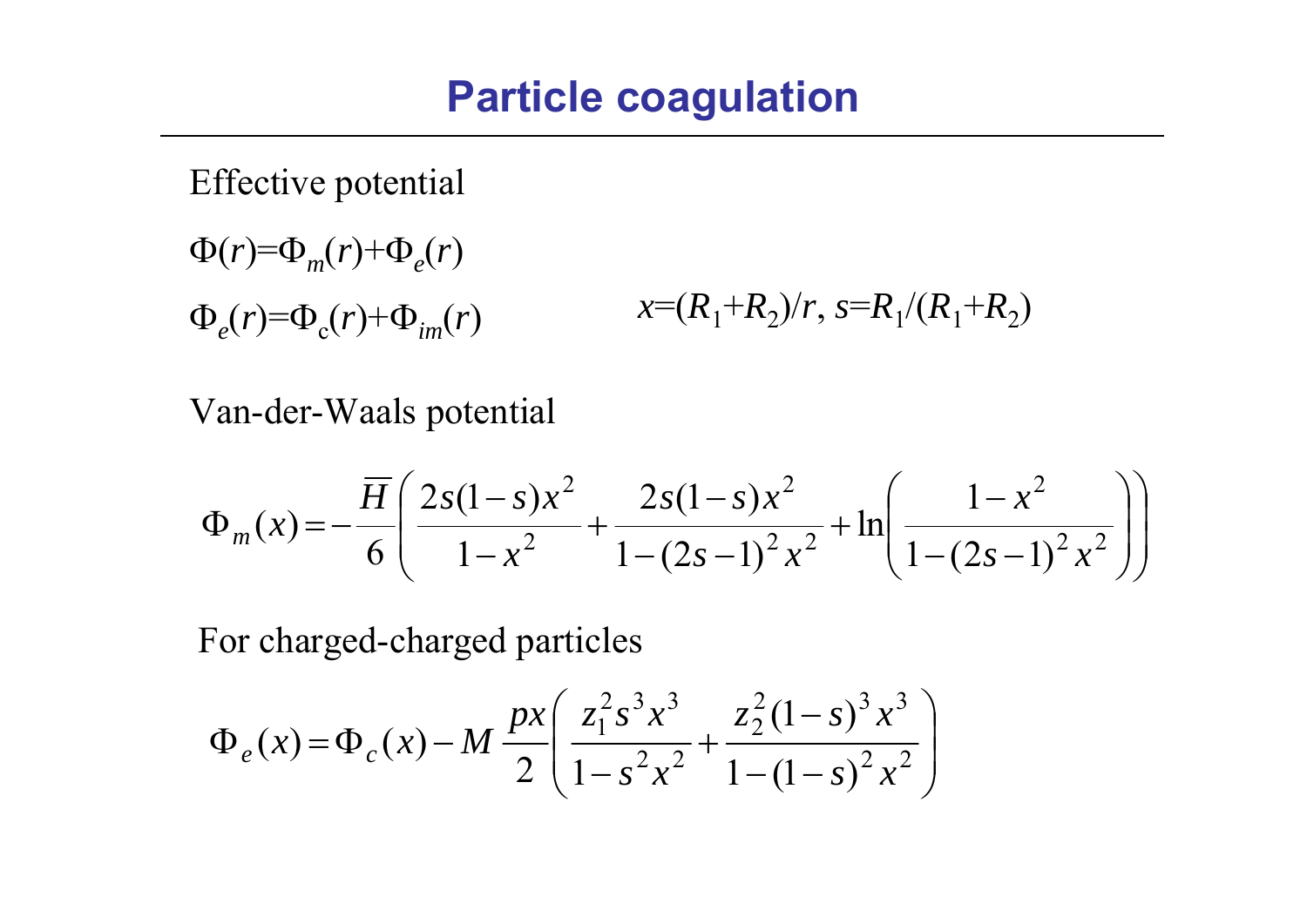#### **Coagulation of particles due to exerting of Van- der-Vaals force**

Potential of interaction

$$
\hat{\Phi}(x) = -\frac{\hat{H}}{6} \left( \frac{2s(1-s)x^2}{1-x^2} + \frac{2s(1-s)x^2}{1-(2s-1)^2 x^2} + \ln \left( \frac{1-x^2}{1-(2s-1)^2 x^2} \right) \right),
$$
  

$$
x = (R_1 + R_2)/r, \quad s = R_1/(R_1 + R_2)
$$

Coagulation rate constant

$$
K = \frac{1}{2} \pi \langle V \rangle \left( R_1 + R_2 \right)^2 \beta_{dd},
$$
  

$$
\beta_{dd} = \int_0^1 \frac{1}{\gamma} \left\{ \frac{1}{\gamma} \frac{d\hat{\Phi}(\gamma)}{d\gamma} - \frac{d^2 \hat{\Phi}(\gamma)}{d\gamma^2} \right\} \exp\left( \frac{\gamma}{2} \frac{d\hat{\Phi}(\gamma)}{d\gamma} - \hat{\Phi}(\gamma) \right) d\gamma.
$$

 $R_1$  ,  $R_2$  are the radii of particles,  $\hat{H}\,=\,H\,/k_{\,B}T\,$  Is the dimensionless Hamaker constant, is the mean velocity of relative particle motion,  $\quad \gamma$ =( $R_{\scriptscriptstyle 1}$  +  $R_{\scriptscriptstyle 2}$ )/δ, δ – radius of *V* capture sphere,

*H = 6.4×10-20 J. Chan et al. // J. Aerosol Sci. 2001***Saveliev А.М., Starik А.М. //JETP. 2009.**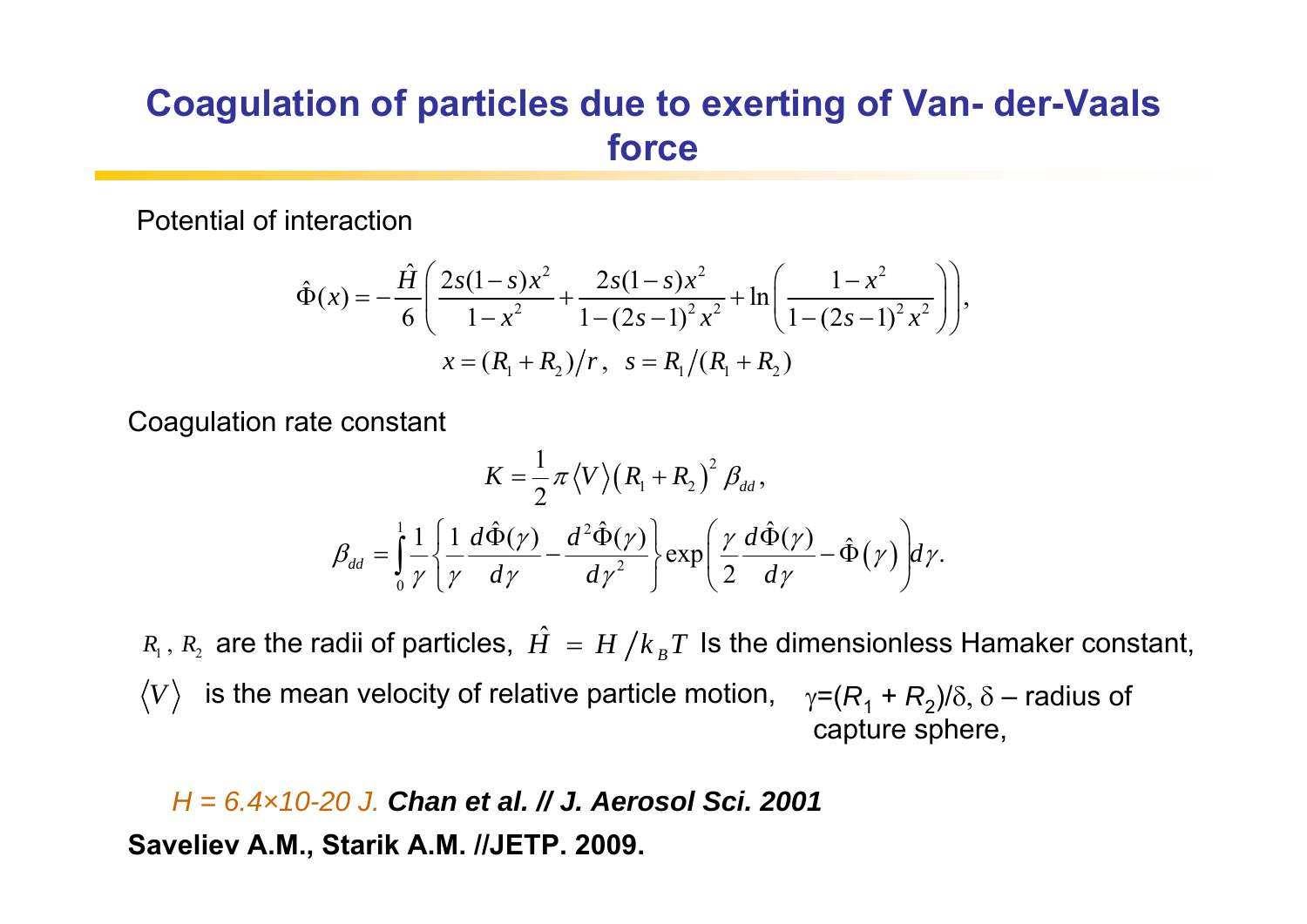### **Coagulation for charged and neutral particles**

Enhancement factor for coagulation rate due to exerting of image force between primary charged and neutral particles and between two charged particles as a function of particle radius,  $a_2$ . Parameters *T*=2000 K, *P*=10<sup>5</sup> Pa.



Even at high temperature (T~2000 K) the exerting of image force can increase the coagulation rate for single charged and neutral particles interaction up to a factor of 2, for larger charge of the particle  $(q_1=3e)$  the enhancement factor may be a large as 4. The presence of the polarization force leads to a situation when even two particles with identical charges can coagulate with a rate that is greater than its gas kinetic value, even despite the Coulomb repulsion.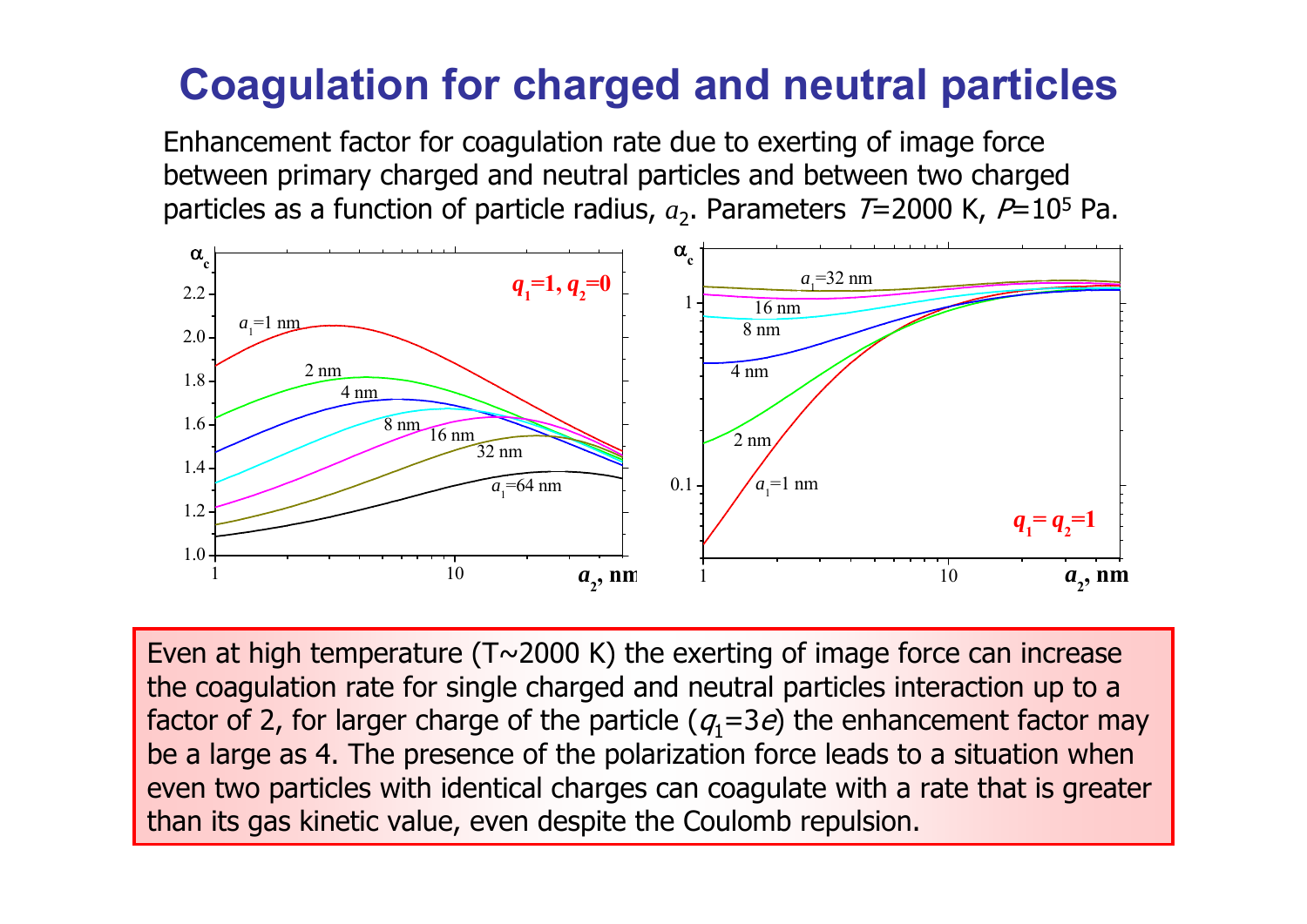#### **COAGULATION OF CHARGED CLUSTERS**

**Assumptions:** (1) there exists monodispers distribution of primary clusters,  $r_0=1$  nm; (2) concentration of this clusters is  $10^{11}$  cm<sup>-3</sup>; (3) conditions correspond to the combustion of fuel rich n-C<sub>10</sub>H<sub>22</sub>+air mixture,  $\phi$ =3: T<sub>c</sub>=2050 K, P<sub>c</sub>=0.1 MPa



Charge distribution of clusters with radius smaller than given value at  $N_0=10^{11}$  cm<sup>-3</sup>,  $r_0=1$  nm for the conditions corresponding to the fuel rich region of combustor at time instants of 0.1 ms and 5 ms.

**Charging of primary clusters accelerates the coagulation process considerably both due to charged-charged and charged-neutral cluster interaction**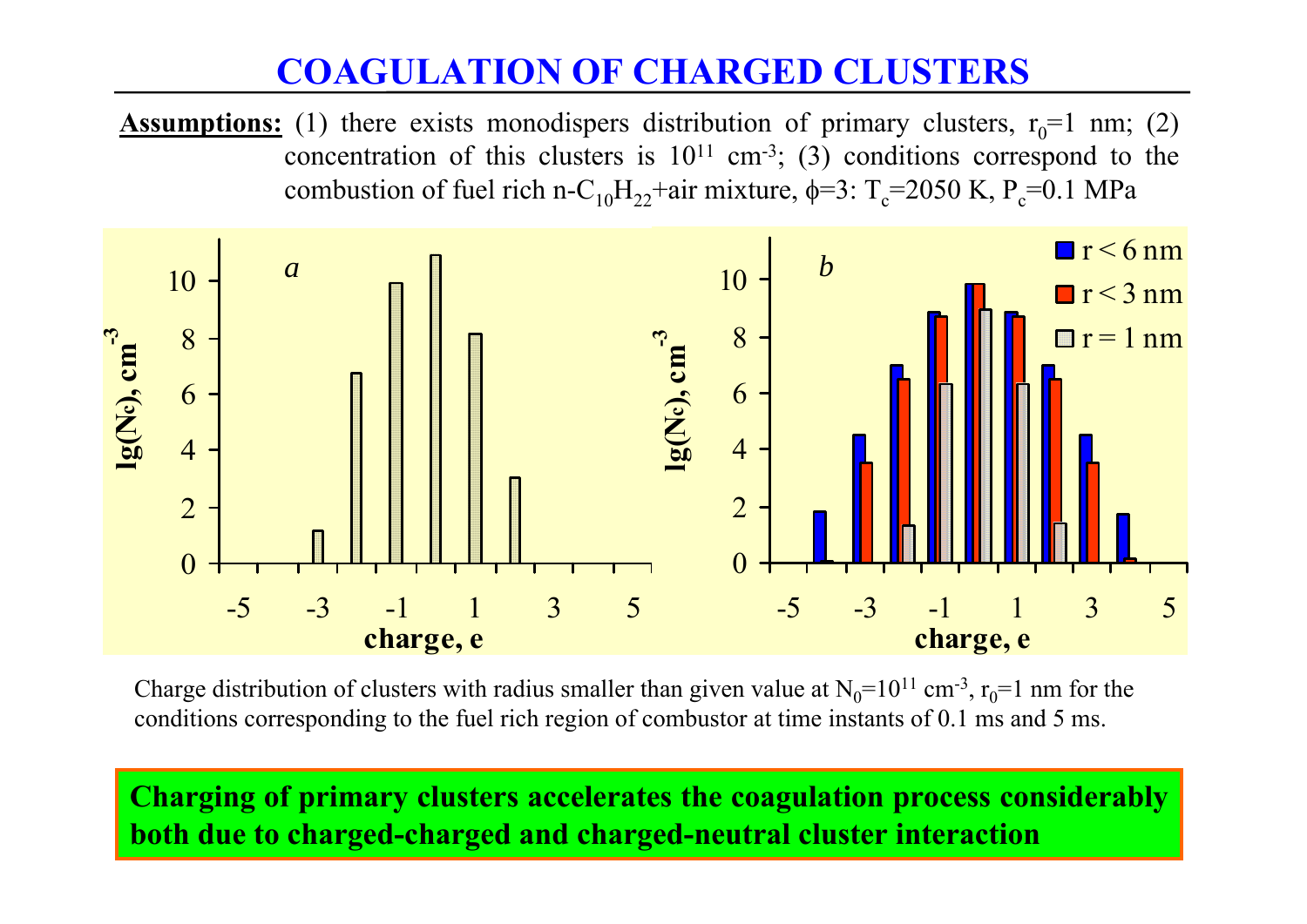### **Kinetic processes in combustion complex plasma**

**Ion-particle interaction + coagulation (without thermal ionization)**



Predicted and measured charge distribution of soot particles for  $\mathsf{C_2H_4}$  air flame with  $\phi$ =2.04 (Maricq C&F. 2005) at different time instants in the case when thermal emission is excluded from the model.

- $\checkmark$  Ion-particle interaction and coagulation of the particles make it possible to predict with rather high accuracy the measured symmetrical charge distribution behind the flame front.
- $\checkmark$  For small size particles ( $d$ <10 nm) the Boltzmann charge distribution is not achieved. For large particles (d>25 nm) the charge distribution is close to Boltzmann one.
- $\checkmark$  $\checkmark$  The calculated charge distribution of particles at  $t=30$  ms is in a good agreement with the experimental data (*Maricq, Comb. Flame, 2005*).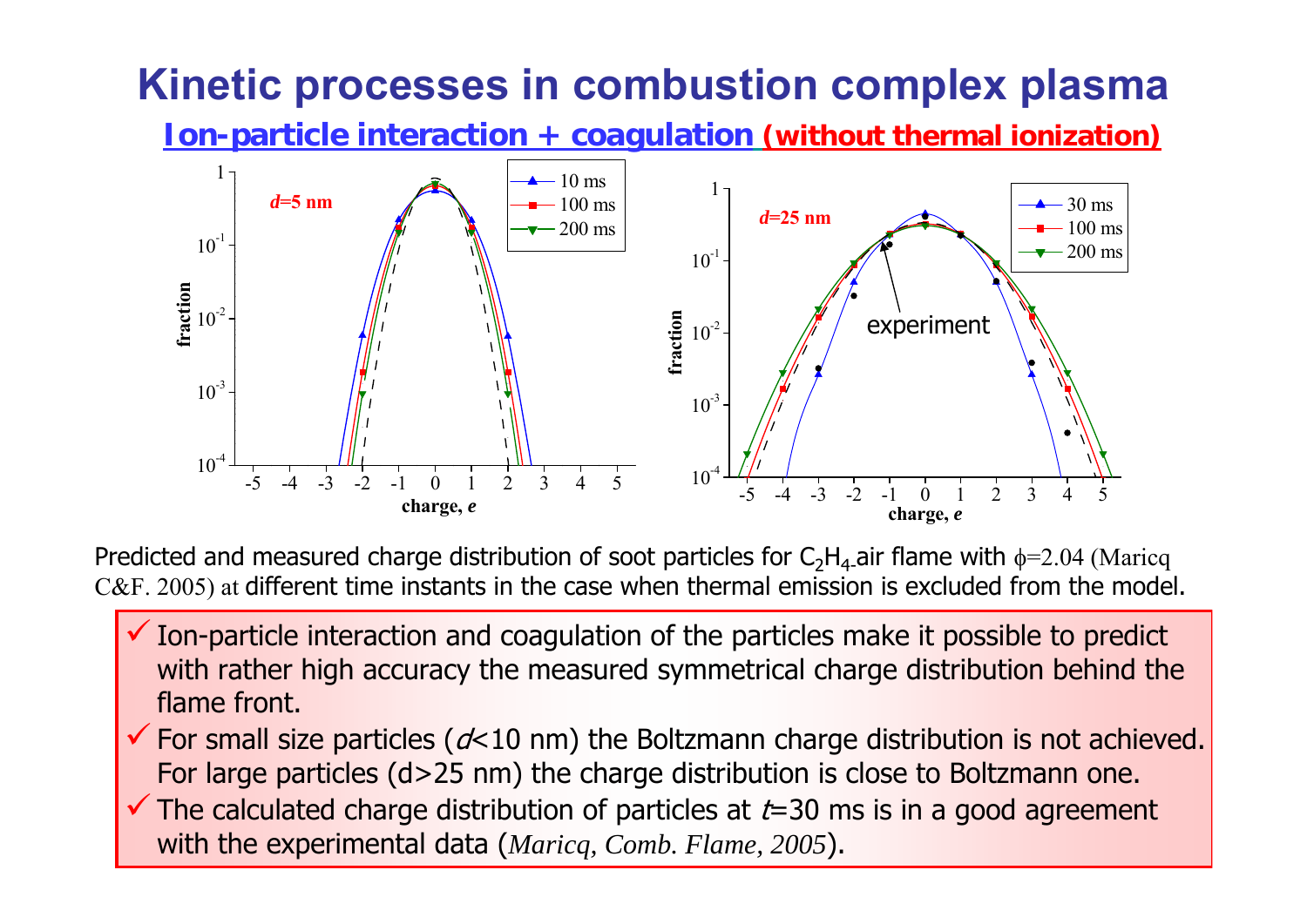### **Kinetic processes in combustion dusty plasmas**

#### Effect of ion-particle interaction



Variation of the number density,  $N_i$ , positive (a) and negative (b) ions along atmospheric  $C_2H_4/$ air flame (φ=2.06) with ion-particle interaction (solid curves) and without such interaction (dashed curves).

Ion-particle interaction considerably affects the change in ion and electron concentrations. The decrease in ion number density is associated with attachment of ions to particles. That is why Calcote and Keil (1990) observed the strong decrease in ion number density after starting soot particle formation.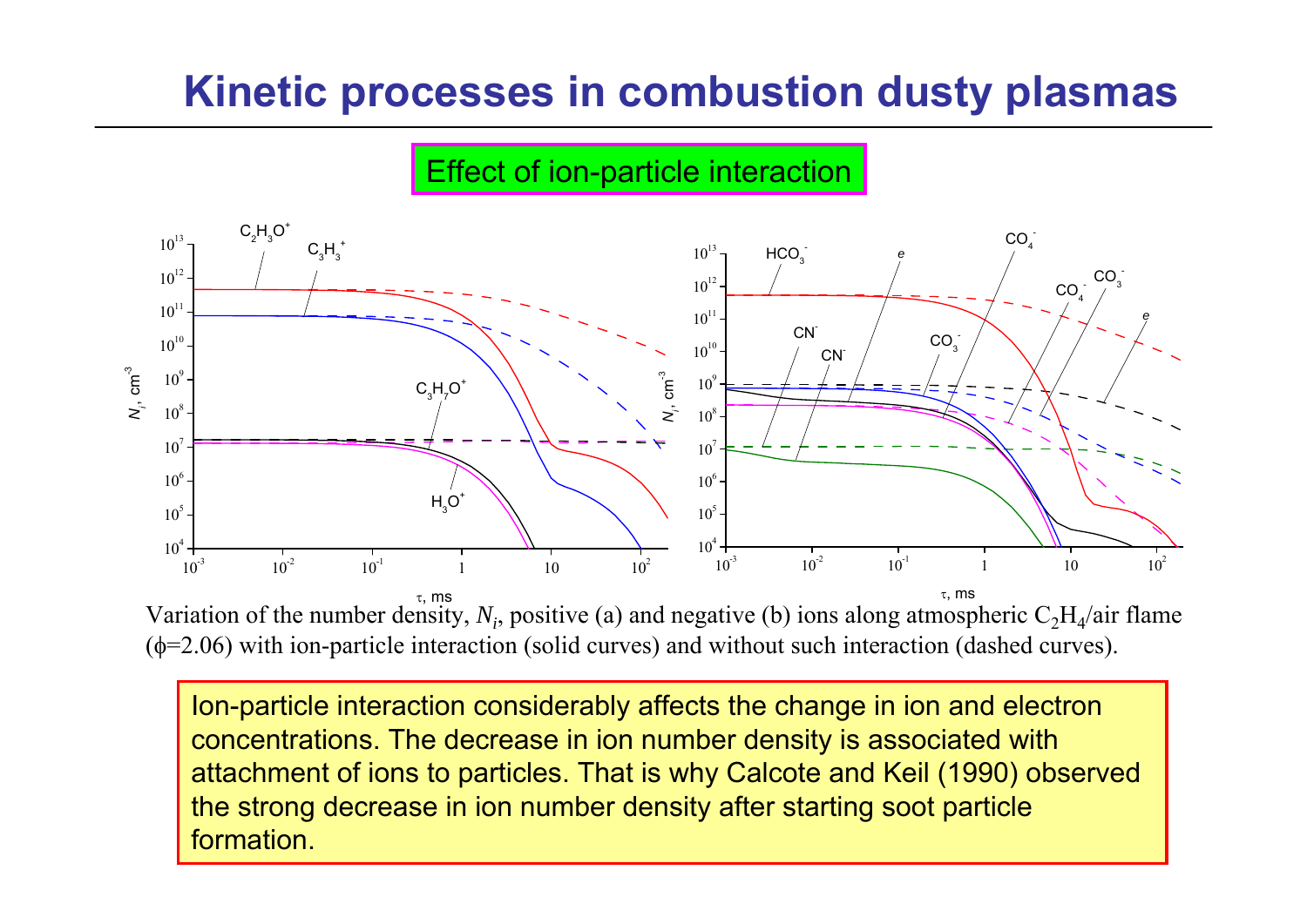

### **Ion formation in aviation combustor**

The temperature (a) and mixture fraction (b) fields inside the combustor that is close to those of PC-90 bypass engine.

*Parameters:* P=1.16 MPa,  $T_{air}$ =733 K, methane/air equivalence ratio  $\phi$ =0.33, mixture fraction Z=1(1+ S/ $\phi$ ), S is the stoichiometric coefficient, STAR-CD + post processor for ions.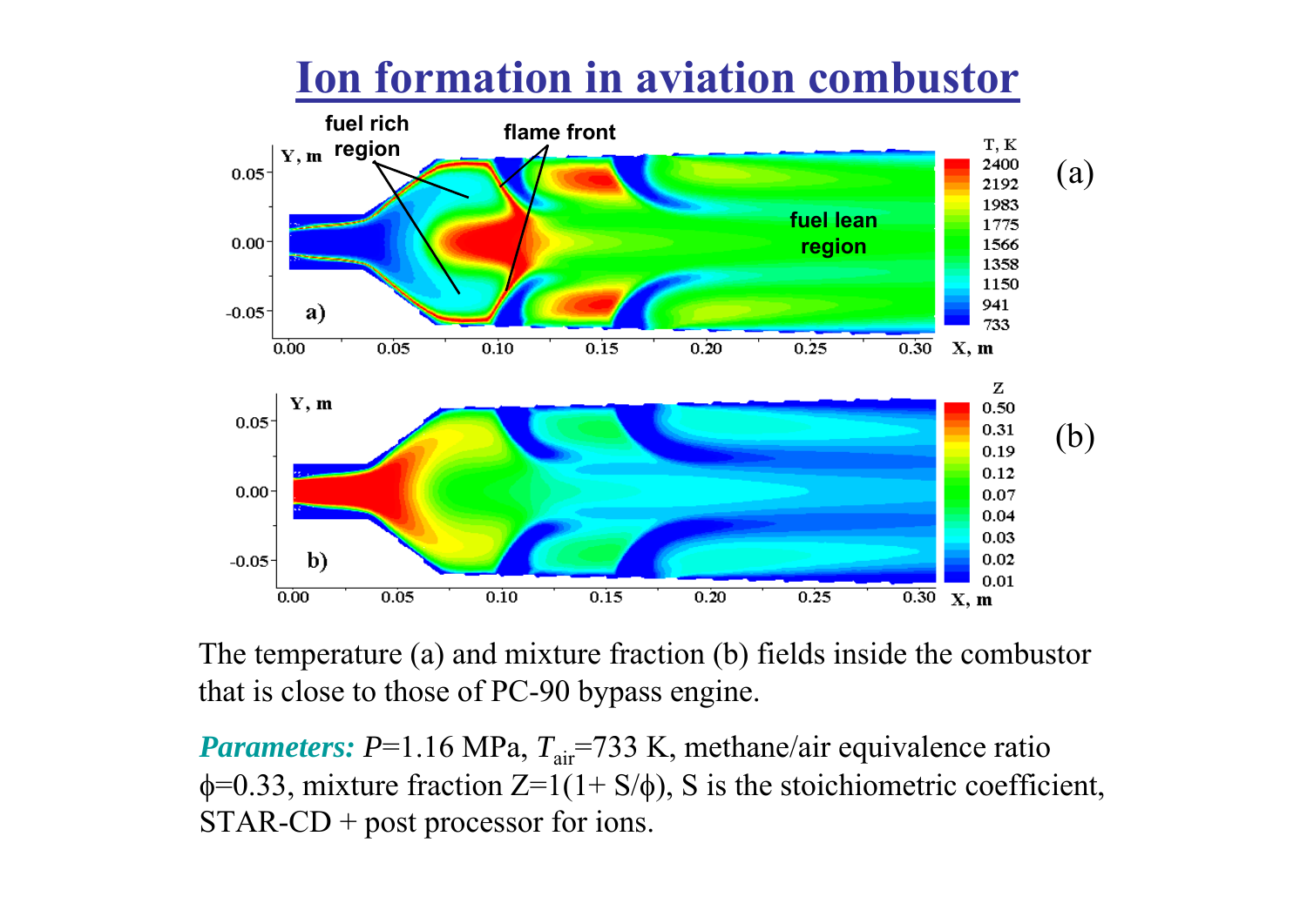### **Ion formation in aviation combustor**



 $\Box$  **Maximal concentration of charge species in the fuel rich zone of combustor is found for C 2H 3O + ions and electrons.**

$$
N_{\rm ion} \sim 10^{12}~\rm cm^{-3}
$$

The  $\rm{C_2H_3O}$ + ion (a) and electron (b) mole fraction fields in aviation combustor under combustion of  $CH_4/a$ ir mixture (STAR-CD + Flame Let Model).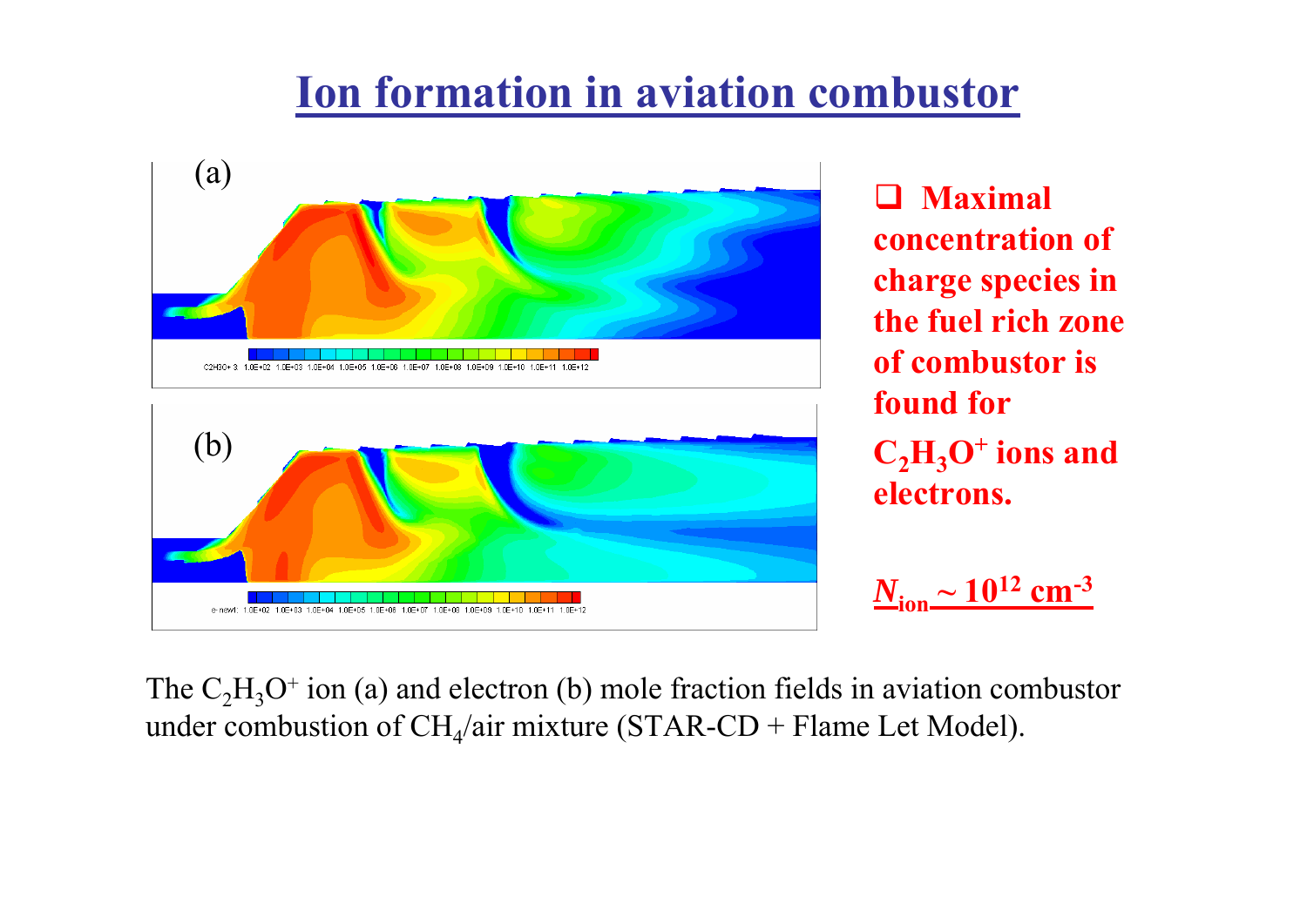### **Ion formation in aviation combustor**



**Q** Maximal concentration of charge species in **the combustor exit is found for NO+ and NO 3 ions.** 

*N***ion ~ 2·10 8 cm-<sup>3</sup>**

The  $NO<sub>3</sub><sup>-</sup>$  (a) and  $NO<sup>+</sup>$  (b) ion mole fraction fields in aviation combustor under combustion of  $\text{CH}_4/\text{air}$  mixture (STAR-CD + Flame Let Model).

 **The computed ion concentration at the combustor exit (2**⋅**10 8 cm-3) is in a good agreement with measurements of Arnold F. et. al.**  (*Haverkamp H., Wilhelm S., Sorokin A., and Arnold F., Atmospheric Environment, 2004* )*.*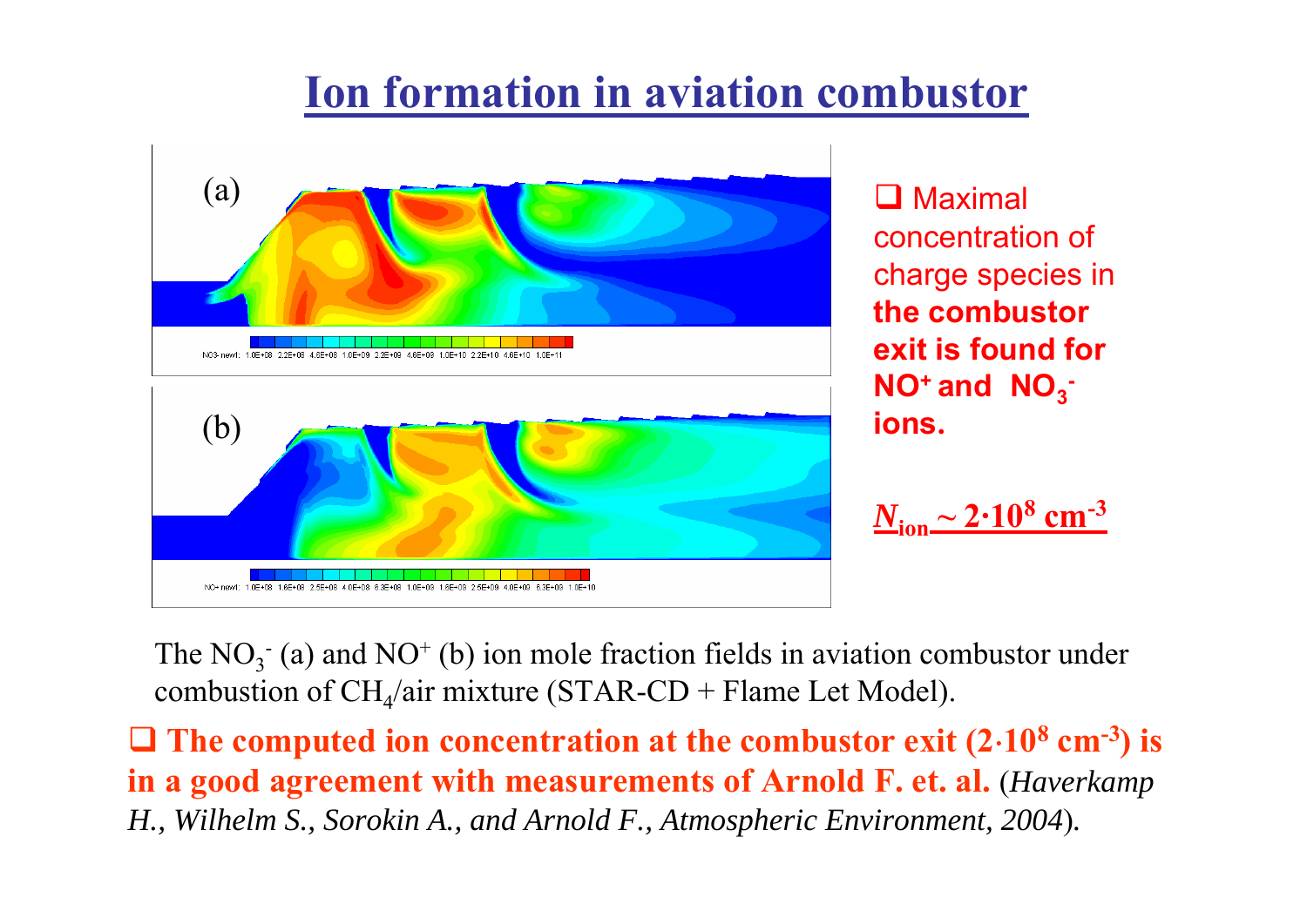

**Acquisition of polar molecules by charged soot particles in combustor**

 $\Box$  **For charged soot particles the attachment coefficient of polar molecules is considerably greater (in a factor of 10-20) than that for neutral ones.**

□ ■ For typical value of soot particle concentration  $N_s$ =10<sup>7</sup> cm<sup>-3</sup> the deposition time for H<sub>2</sub>O **molecule to charged soot particle is ~ 10 ms.**

 **Acquisition of polar molecules by soot particles makes it possible to deposit the water soluble materials on the particle surface directly inside the combustor, as a result, a primary hydrophobic soot particles become hydrophilic.**

> $\Box$  **Charged soot particles may be activated as cloud condensation nuclei directly inside the combustor**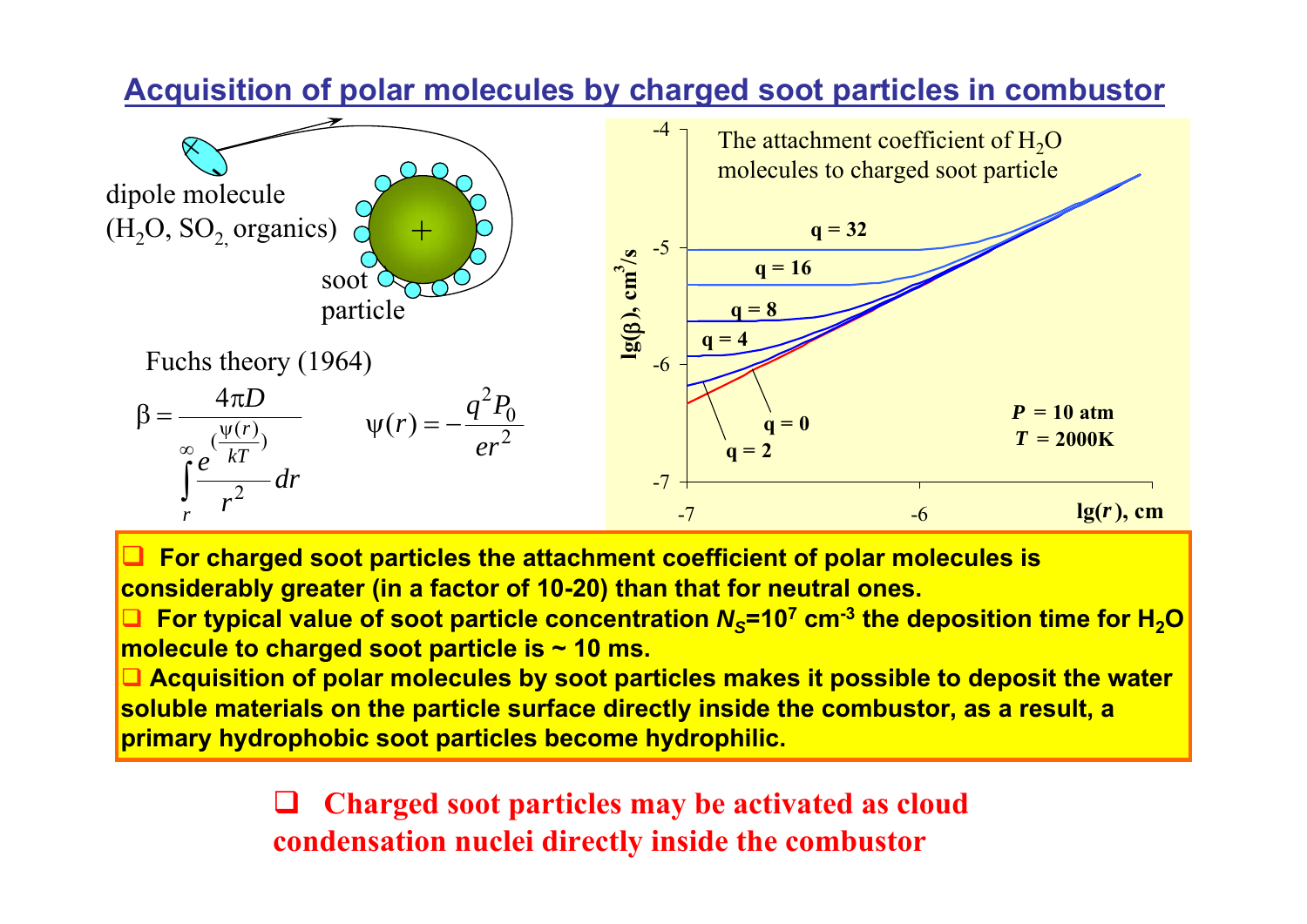#### **Interaction of charged particles with dipole molecules Interaction of charged particles with dipole molecules**

**Interaction potential** under supposition of equilibrium distribution of dipole momentum vector orientation of polar molecules in presence of a point charge.

$$
\Phi_{pd}\left(r\right) = -\frac{pze}{4\pi\varepsilon_0 r^2} L\left(\frac{pze}{4\pi\varepsilon_0 r^2 k_B T}\right)
$$

*r* – distance from a molecule to a point charge, *z* – particle charge in elementary charge units, *p* – inherent dipole moment of a molecule,  $\varepsilon_0$  – electric constant,  $e$  – electron charge,  $\alpha$ – mean molecular polarizability, *L* - Lagrange function.

**Interaction cross-section** of particle and polar molecule.

 $\sigma(E) = \pi R^2 \left(1 - \Phi_{pd}(R)/E_0\right)$ 

 $E_{\rm 0}$  – full energy of relative motion of polar<br>molecule in the infinity

**Rate constant of polar molecule attachment to a particle** under supposition, that interaction potential corresponds to a central force field.

$$
K_{pd} = \pi R_0^2 \sqrt{\frac{8k_B T}{\pi \mu_{pd}}} \left\{ y \frac{e^{-y} + e^y}{e^{-y} - e^y} \right\}, y = \frac{pe}{4\pi \varepsilon_0 R_0^2 k_B T}
$$

Supposition of equilibrium distribution of polar molecule over the orientation of dipole moment vector is valid only for the case of high pressure, when many collisions occur in the vicinity of a particle, and an equilibrium distribution is established as a result. In this case Kn<sub>p</sub>=1, i.e. diffusion regime, when attachment rate is limited by diffusion of polar molecules towards particle.

In our case  $\mathsf{Kn}_p$ >>1, there are no collisions in the vicinity of a particle, and there are no reasons to suppose that the interaction potential is described by the above formula.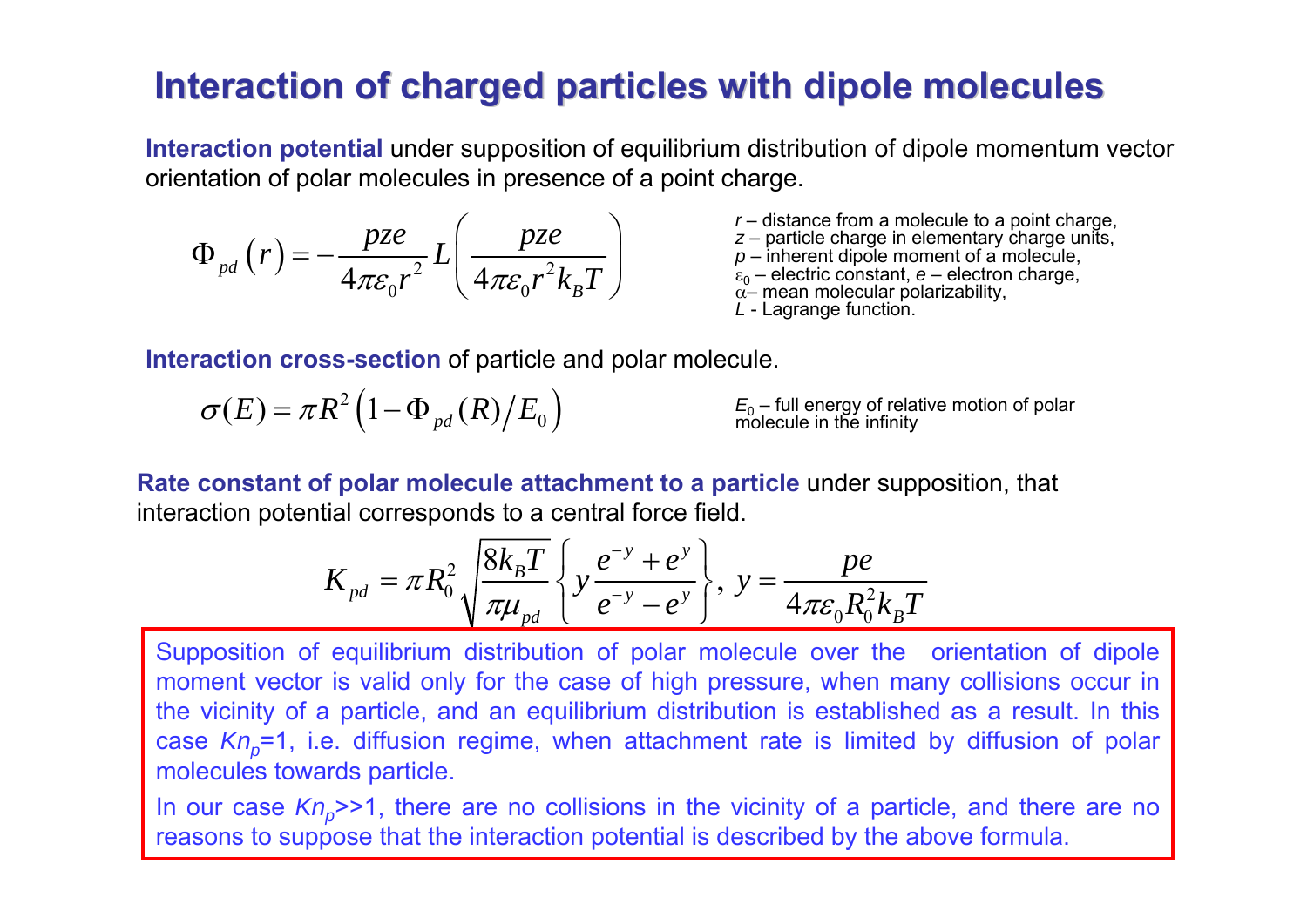### Properties of soot particles emitted from aeroengine



The soot sample has been collected behind the aero-engine combustor operating at cruise. To study the chemical nature of the soot surface the Fourier Transform Infrared Spectroscopy has been used (*Popovicheva et al., Geophys. Res. Lett, 2004*).

Two types of soot were observed in the sample:

 $\checkmark$  the first type consists mainly of amorphous black carbon (hydrophobic fraction),  $\checkmark$  the second one contains different impurities (ionic sulfate, organic sulfate) on the soot particle surface (hydrophilic fraction), this fraction has 13%wt of water soluble material on its surface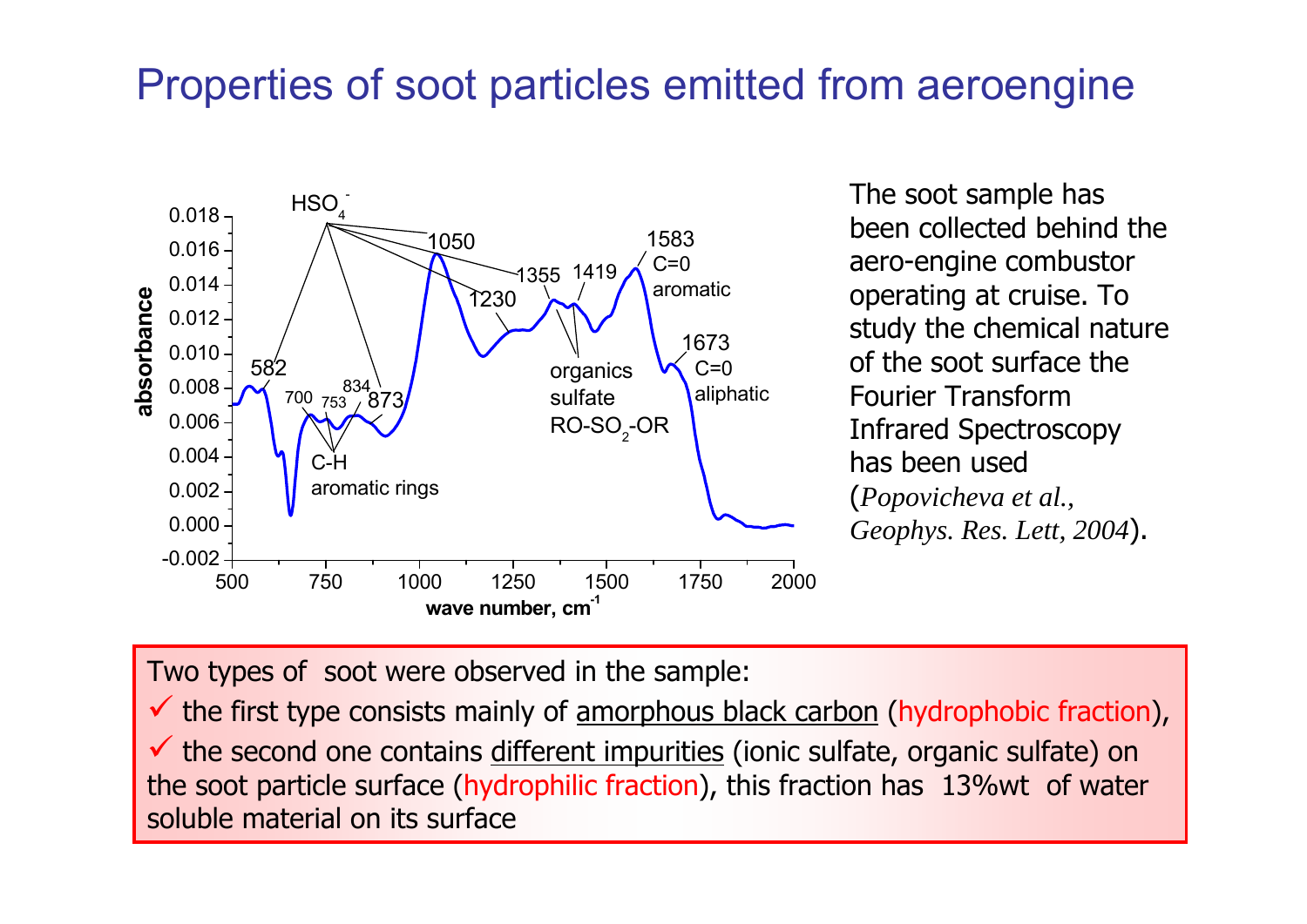### **Properties of soot particles emitted from aeroengine**

Amount of adsorbed water molecules per unit of surface for TC1 and combustor soot at T=295K.

Combustor soot was collected at the exit plane of aviation combustor. Soot *TC1* was collected above the flame upon the burning the same aviation kerosene with FSC=0.1%

Combustor soot is more hydrophilic than the soot produced in flame



Possible reason to gain the hydrophilic properties by combustor soot is supposed to be following : Deposition of polar molecules ( $H_2O$ ,  $H_2SO_4$ , organics and others) on the surface of small charged particles and on the primary clusters

during the soot formation in the fuel enriched region of combustor.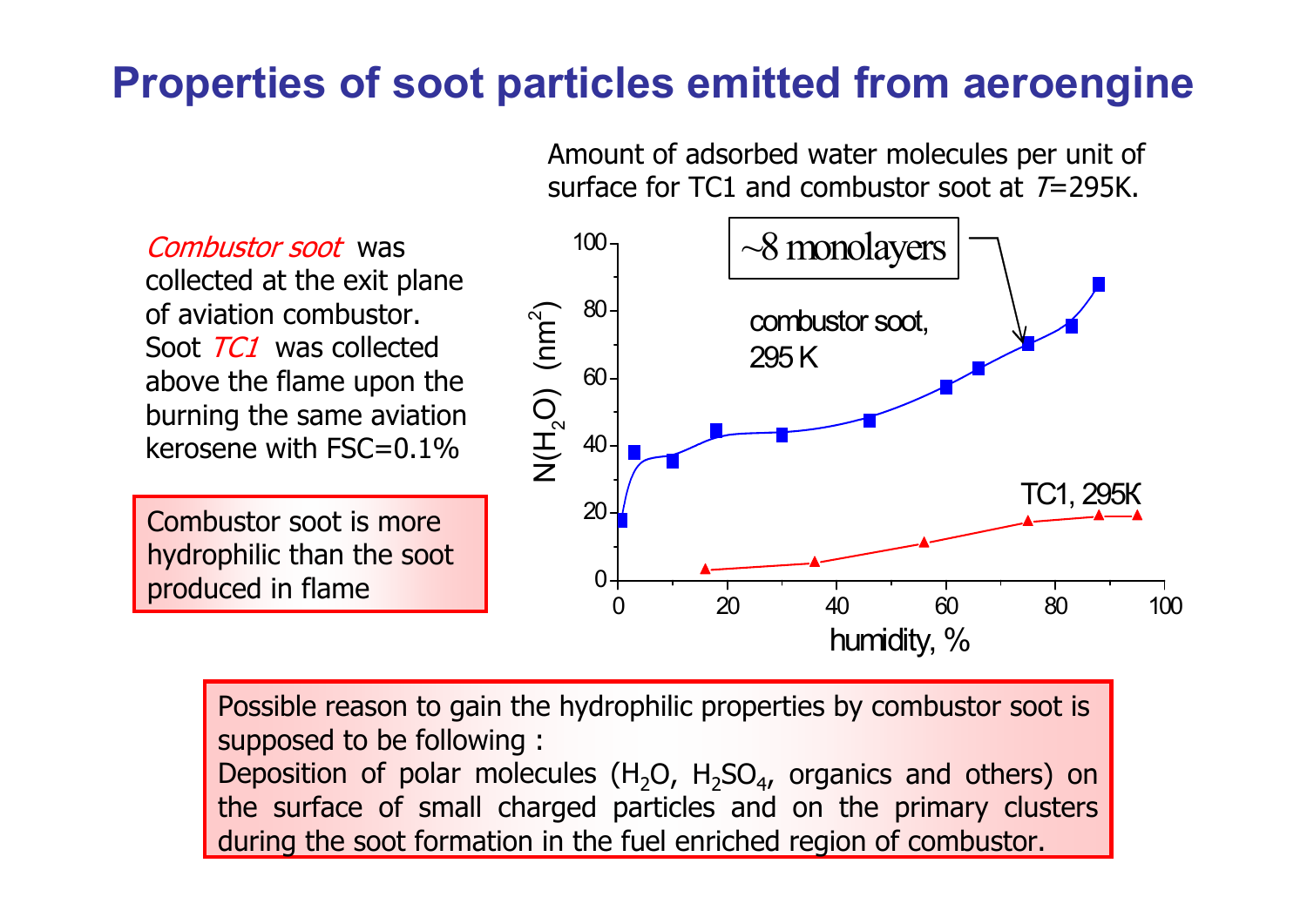#### **Combustion of metallized and composite fuels Combustion of metallized and composite fuels comprising energetic nanocomponents**





Fig. 1. Comparison of various adiabatic flame temperatures of stoichiometric Al combustion systems with Al vaporization temperatures over a range of pressure.



- **processes in gas phase,**
- **formation of condensed phase,**

**Composite fuels: C nH <sup>m</sup>+ nano-Al**

- **formation of ions, electrons and charged clusters,**
- **formation of ecologically harmful species**

**For such fuels, the additional ions form: Al +, AlO +, AlOH + and others**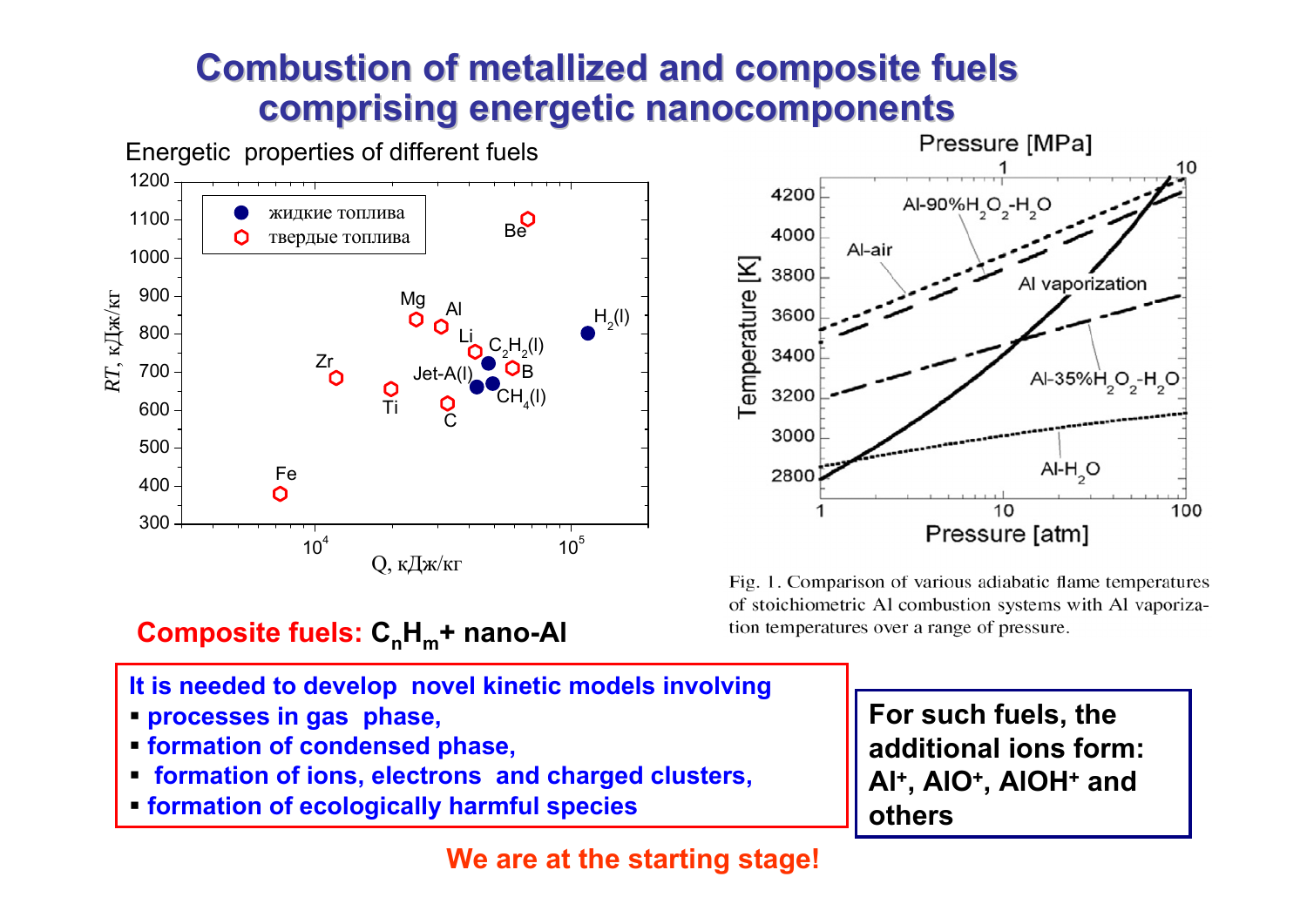### **Combustion of composite fuels comprising hydrocarbons and Al nanoparticles**



The time of heating the Al particle with *<sup>r</sup>*=10 nm due to thermal conductivity τ *<sup>h</sup>*~1 ps. The time of oxide layer formation <sup>τ</sup>*ox*~100 ps.

Gasification of particles with *r* <sup>&</sup>lt; 25 nm (this is confirmed by the shock tube experiments: Al atoms were recorded and MD calculations). Melt dispersion mechanism was proposed by Levitas C&F 2009, 2014

**Kinetic models:** Al-O 2 -*Swihart et al., C&F*  2000; Al-O<sub>2</sub>-H<sub>2</sub>O - Huang et al. *C&F 2009; Washburn et al. C&F 2008: Starik et al* . *C&F 2014; Al-CH4*-O 2(air) - *Starik et al* . *Energy&Fuel 2014.*

**Gas phase kinetic model of hydrocarbon(СН 4)-Al-air and Al-Н 2O mixtures oxidation:** 

- 1. The reaction mechanism of Al oxidation was built (60 reactions, 24 species):
	- reaction channels were determined (*ab initio* method)
	- rate constants were calculated
- 2. Thermodynamic properties (H, S, ΔG) for Al-containing species were determined:
	- rotational constants, vibrational frequencies, statistical weight, symmetry number for Al-containing species were calculated
- 3. Transport coefficients (*D*<sub>ij</sub>, λ<sub>i</sub>) were<br>determined **by using** determined by using

- dipole moments, tensors of polarizability, Van-der-Waals molecule radii calculated on the base of quantum chemistry methods

**[***Sharipov, Titova, Starik, Combustion Theory and Modelling, 2012***]**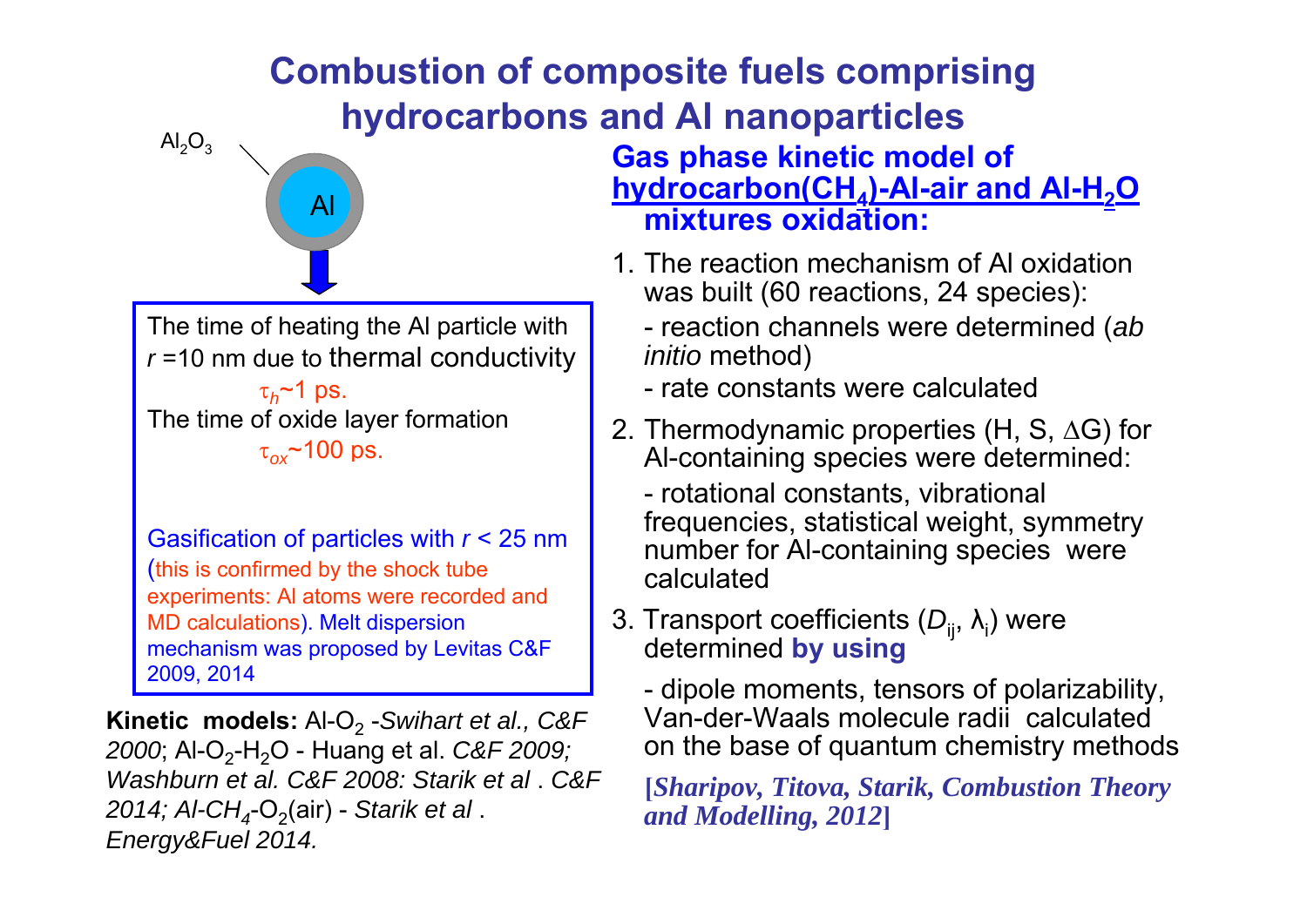## **Unresolved problems**

- There is little information on kinetic data needed to built the detailed reaction mechanism in Al/C/H/O/N system to simulate the ignition and combustion of metalized and composite fuels comprising Al particles with formation of condensed phase
- What is the structure of stable ionic clusters forming in the combustion exhaust?
- What kind of charge and neutral particles can form during combustion of metallized and composite fuels